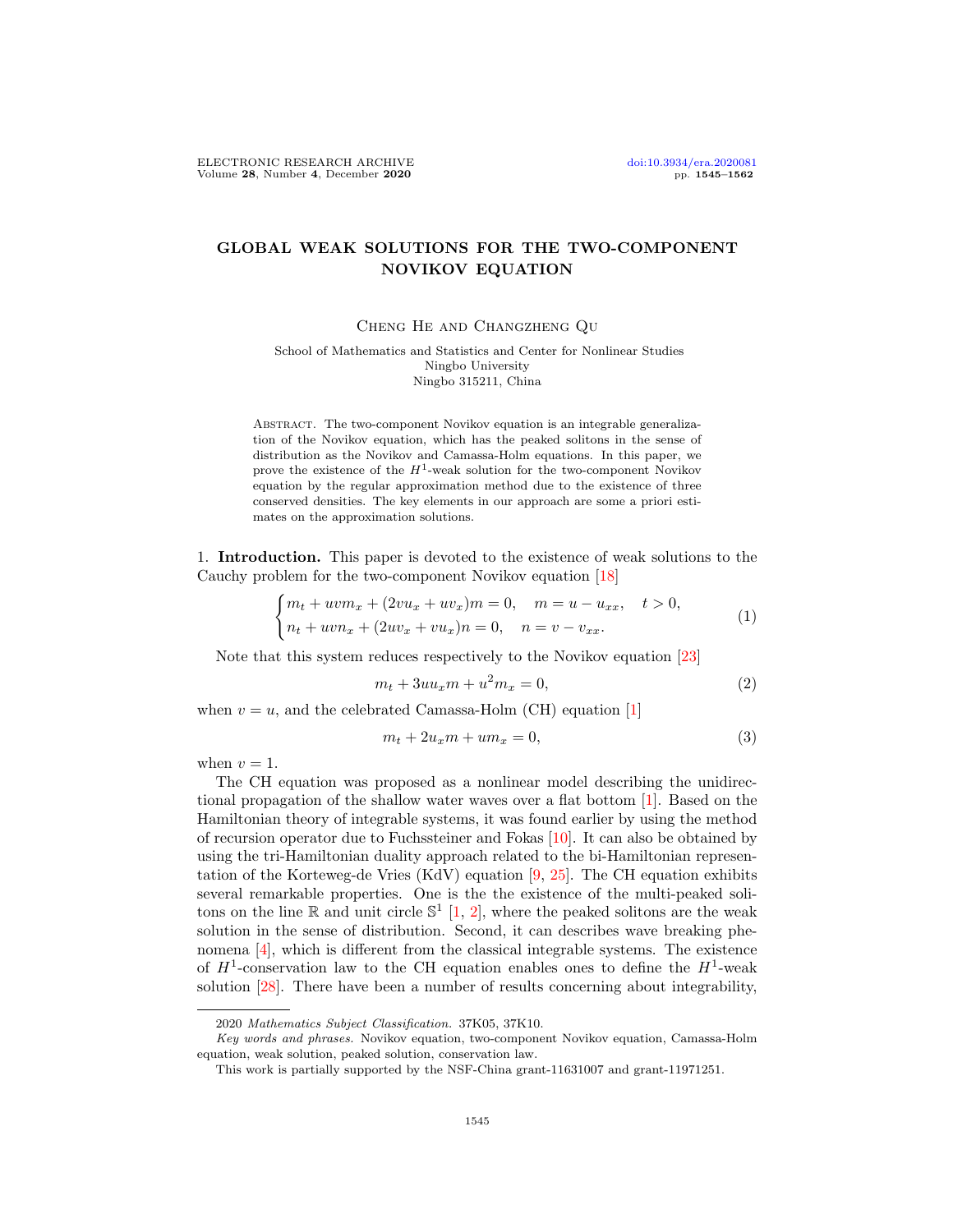well-posedness, blow up and wave breaking, orbital stability in the energy space and geometric formulations etc, see for instance [\[4,](#page-16-5) [5,](#page-16-6) [6,](#page-16-7) [8,](#page-16-8) [28\]](#page-17-2) and references therein.

The Novikov equation [\(2\)](#page-0-0) can be viewed as a cubic generalization of the CH equation, which was introduced by Novikov [\[23,](#page-17-0) [24\]](#page-17-3) in the classification for a class of equations while they possesses higher-order generalized symmetries. Eq. [\(2\)](#page-0-0) was proved to be integrable since it enjoys Lax-pair and bi-Hamiltonian structure [\[14\]](#page-16-9), and is equivalent to the first equation in the negative flow of the Sawada-Kotera hierarchy via Liouville transformation  $[16]$ . The Novikov equation  $(2)$  also admits peaked solitons over the line  $\mathbb R$  and unit circle  $\mathbb S^1$  [\[14,](#page-16-9) [20\]](#page-17-4), which can be derived by the inverse spectral method. Orbital stability of peaked solitons over the line  $\mathbb R$  and unit circle  $\mathbb S^1$  of [\(2\)](#page-0-0) in the energy space were verified [\[20\]](#page-17-4) based on the conservation laws and the structure of peaked solitons of the Novikov equation [\(2\)](#page-0-0). The well-posedness and wave breaking of the Novikov equation have been discussed in a number of papers, and it reveals that the Cauchy problem of the Novikov equation [\(2\)](#page-0-0) has global strong solutions when the initial data  $u_0 \in H^s$ ,  $s > 3/2$ [\[3,](#page-16-11) [15,](#page-16-12) [26,](#page-17-5) [27\]](#page-17-6). The existence of global weak solutions to the Cauchy problem of the Novikov equation [\(2\)](#page-0-0) was also discussed in [\[17\]](#page-16-13).

As the two-component generalization of Novikov equation [\(2\)](#page-0-0), the so-called Geng-Xue system [\[11\]](#page-16-14)

<span id="page-1-0"></span>
$$
mt + 3vuxm + uvmx = 0,
$$
  
\n
$$
nt + 3uvxn + uvnx = 0,
$$
\n(4)

has been studied extensively [\[11,](#page-16-14) [13\]](#page-16-15). The integrability [11, [19\]](#page-16-16), dynamics and structure of the peaked solitons of  $(4)$  [\[21\]](#page-17-7) were discussed. In [\[13\]](#page-16-15), well-posedness and wave breaking phenomena of the Cauchy problem of [\(4\)](#page-1-0) were discussed. The single peakons and multi-peakons of system [\(4\)](#page-1-0) were constructed in [\[21\]](#page-17-7) by using compatibility of Lax-pair, which are not the weak solutions in the sense of distribution. Furthermore, the Geng-Xue system does not have the  $H^1$ -conserved density, this is different from the CH and Novikov equations. The weak solution in  $H^1$  is not well-defined since it does not obey the  $H^1$ -conservation law.

The main object in this work is to investigate the existence of weak solutions to system [\(1\)](#page-0-1). It is of great interest to understand the effect from interactions among the two-components, nonlinear dispersion and various nonlinear terms. More specifically, we shall consider the Cauchy problem of [\(1\)](#page-0-1) and aim to leverage ideas from previous works on CH and Novikov equations. The weak solution of the Cauchy problem associated with [\(1\)](#page-0-1) is established in Theorem 3.1.

The remainder of this paper is organized as follows. In the next section [2,](#page-1-1) we review some basic results and lemmas as well as invariant properties of momentum densities  $m$  and  $n$ . In Section [3,](#page-5-0) we establish the existence of weak solutions, our approach is the regular approximation method together with some a priori estimates.

<span id="page-1-1"></span>2. Strong solutions and some a priori estimates. In this section, we recall the local well-posedness, some properties of strong and weak solutions to equation [\(1\)](#page-0-1) and several approximation results.

First, we introduce some notations. Throughout the paper, we denote the convolution by ∗. Let  $\|\cdot\|_X$  denote the norm of Banach space X and let  $\langle \cdot, \cdot \rangle$  denote the duality paring between  $H^1(\mathbb{R})$  and  $H^{-1}(\mathbb{R})$ . Let  $\mathcal{M}(\mathbb{R})$  be the space of Radon measures on R with bounded total variation and  $\mathcal{M}^+(\mathbb{R})$  be the subset of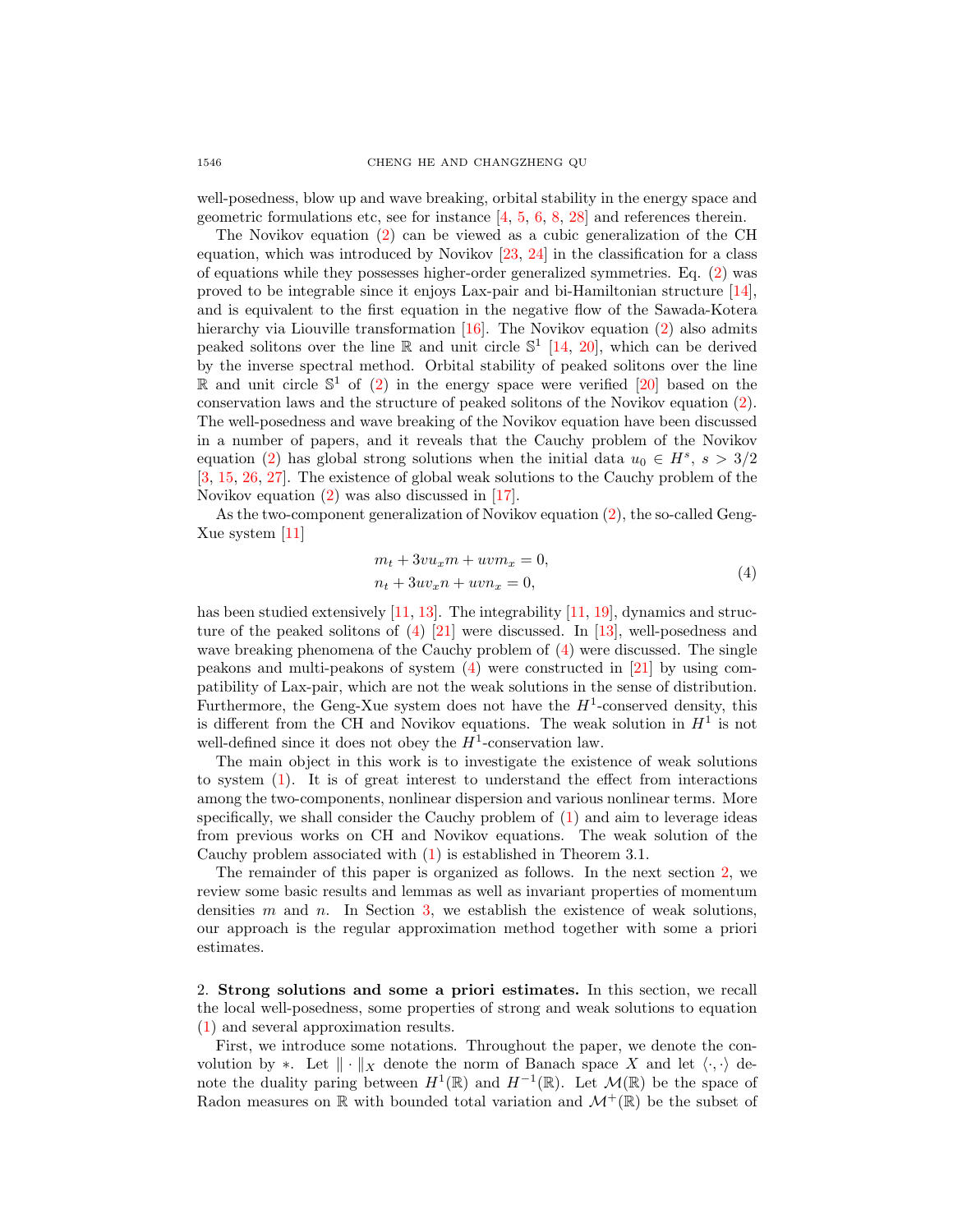positive Radon measures. Moreover, we write  $BV(\mathbb{R})$  for the space of functions with bounded variation,  $\mathbb{V}(f)$  being the total variation of  $f \in BV(\mathbb{R})$ . Furthermore, for  $0 < p < \infty$ ,  $s \geq 0$ , let  $\|\cdot\|_{L^p}$  and  $\|\cdot\|_s$  denote the norm of  $L^p(\mathbb{R})$  space and  $H^s(\mathbb{R})$ space, respectively.

With  $m = u - u_{xx}$  and  $n = v - v_{xx}$ , the Cauchy problem of equation [\(1\)](#page-0-1) takes the form:

<span id="page-2-0"></span>
$$
\begin{cases}\nm_t + uvm_x + (2vu_x + uv_x)m = 0, & m = u - u_{xx}, \quad t > 0, \quad x \in \mathbb{R}, \\
n_t + uvn_x + (2uv_x + vu_x)n = 0, & n = v - v_{xx}, \\
u(0, x) = u_0(x), & v(0, x) = v_0(x), \quad x \in \mathbb{R}.\n\end{cases} \tag{5}
$$

Note that if  $P(x) = \frac{1}{2}e^{-|x|}, x \in \mathbb{R}$ , we have  $(1-\partial_x^2)^{-1}f = P*f$  for all the  $f \in L^2(\mathbb{R})$ and  $P * m = u$ ,  $P * n = v$ . Then we can rewrite the equation [\(5\)](#page-2-0) as follows:

<span id="page-2-1"></span>
$$
\begin{cases}\nu_t + uvu_x + P_x * (\frac{1}{2}u_x^2v + uu_xv_x + u^2v) + \frac{1}{2}P * (u_x^2v_x) = 0, \quad t > 0, \quad x \in \mathbb{R}, \\
v_t + uvv_x + P_x * (\frac{1}{2}v_x^2u + vv_xu_x + v^2u) + \frac{1}{2}P * (v_x^2u_x) = 0, \\
u(0, x) = u_0(x), \quad v(0, x) = v_0(x), \quad x \in \mathbb{R}.\n\end{cases}
$$
\n(6)

Next we recall the local well-posedness and the conservation laws.

**Lemma 2.1.** [\[12\]](#page-16-17) Let  $u_0, v_0 \in H^s(\mathbb{R})$ ,  $s \geq 3$ . Assume that  $T = T(u_0, v_0) > 0$  be the maximal existence time of the corresponding strong solution  $(u, v)$ . Then the initial value problem of system [\(1\)](#page-0-1) possesses a strong solution

$$
u, v \in C([0, T); H^s(\mathbb{R})) \cap C^1([0, T); H^{s-1}(\mathbb{R}))
$$

Moreover, the solution depends continuously on the initial data, i.e. the mapping  $(u_0, v_0) \rightarrow (u(\cdot, u_0), v(\cdot, v_0)) : H^s(\mathbb{R}) \times H^s(\mathbb{R}) \rightarrow C([0, T); H^s(\mathbb{R})) \cap C^1([0, T);$  $H^{s-1}(\mathbb{R}) \times C([0,T); H^s(\mathbb{R})) \cap C^1([0,T); H^{s-1}(\mathbb{R}))$  is continuous.

<span id="page-2-2"></span>**Lemma 2.2.** [\[12\]](#page-16-17) Let  $u_0, v_0 \in H^s(\mathbb{R}), s \geq 3$ , and let  $(u(t, x), v(t, x))$  be the corre-sponding solution to equation [\(1\)](#page-0-1) with the initial data  $(u_0, v_0)$ . Then we have

$$
\int_{\mathbb{R}} \left( u^{2}(t,x) + u_{x}^{2}(t,x) \right) dx = \int_{\mathbb{R}} \left( u_{0}^{2} + u_{0x}^{2} \right) dx,
$$
\n
$$
\int_{\mathbb{R}} \left( v^{2}(t,x) + v_{x}^{2}(t,x) \right) dx = \int_{\mathbb{R}} \left( v_{0}^{2} + v_{0x}^{2} \right) dx,
$$
\n
$$
\int_{\mathbb{R}} \left( u(t,x)v(t,x) + u_{x}(t,x)v_{x}(t,x) \right) dx = \int_{\mathbb{R}} \left( u_{0}v_{0} + u_{0x}v_{0x} \right) dx.
$$

Moreover, we have

$$
|u(t,x)| \le \frac{\sqrt{2}}{2} ||u_0||_1
$$
,  $|v(t,x)| \le \frac{\sqrt{2}}{2} ||v_0||_1$ .

Note that equation [\(1\)](#page-0-1) has the solitary waves with corner at their peaks. Obviously, such solitons are not strong solutions to equation  $(6)$ . In order to provide a mathematical framework for the study of these solitons, we define the notion of weak solutions to equation  $(6)$ . Let

$$
F_u(u, v) = uvu_x + P_x * (\frac{1}{2}u_x^2v + uu_xv_x + u^2v) + \frac{1}{2}P * (u_x^2v_x),
$$
  

$$
F_v(u, v) = uvv_x + P_x * (\frac{1}{2}v_x^2u + vv_xu_x + v^2u) + \frac{1}{2}P * (v_x^2u_x).
$$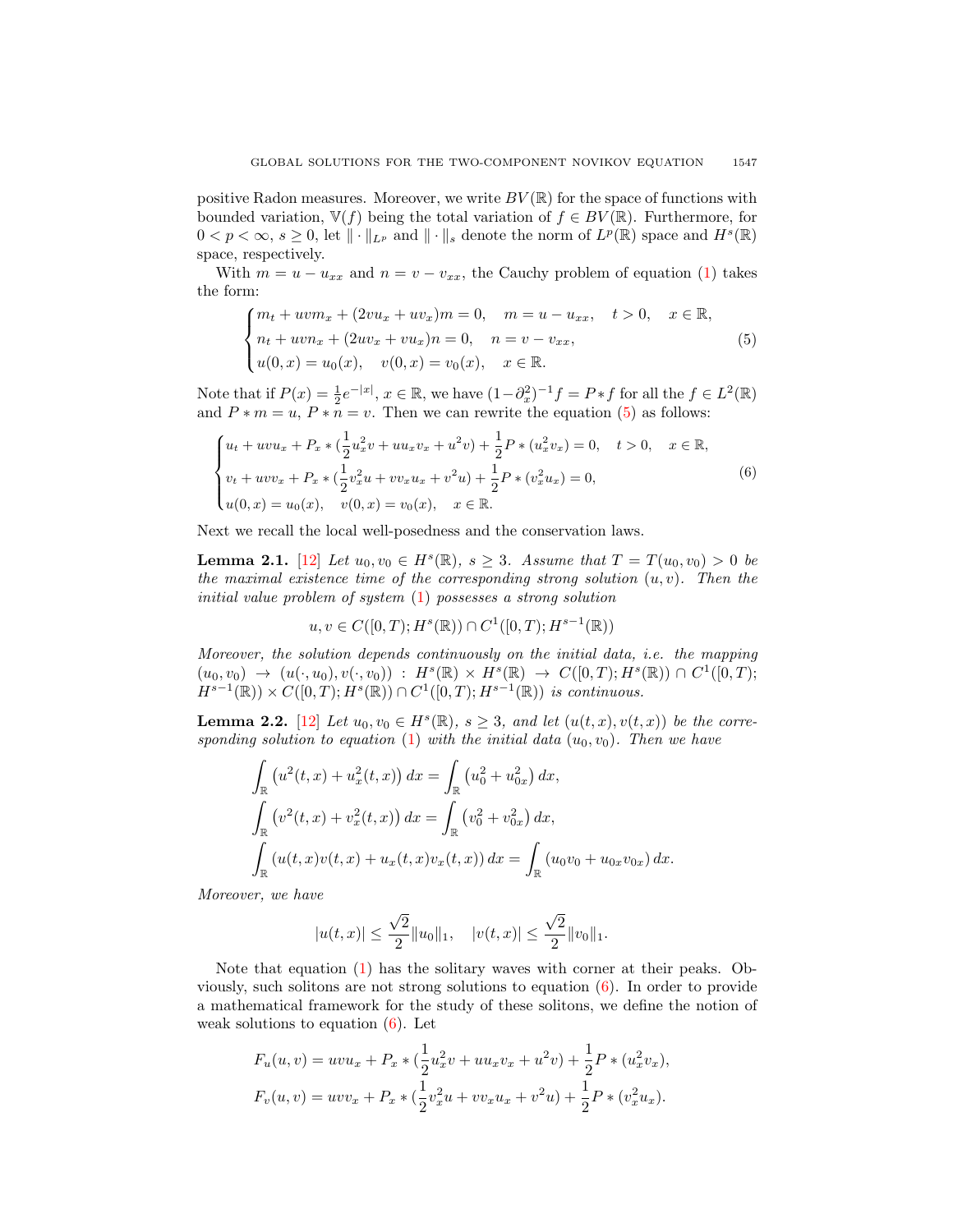Then equation  $(6)$  can be written as

$$
\begin{cases}\nu_t + F_u(u, v) = 0, \\
v_t + F_v(u, v) = 0, \\
u(0, x) = u_0(x), \quad v(0, x) = v_0(x).\n\end{cases}
$$
\n(7)

**Lemma 2.3.** [\[22\]](#page-17-8) Let  $T > 0$ . If

$$
f, g \in L^2((0,T); H^1(\mathbb{R}))
$$
 and  $\frac{df}{dt}, \frac{dg}{dt} \in L^2((0,T); H^{-1}(\mathbb{R})),$ 

then f, g are a.e. equal to functions continuous from  $[0,T]$  into  $L^2(\mathbb{R})$  and

$$
\langle f(t), g(t) \rangle - \langle f(s), g(s) \rangle = \int_s^t \left\langle \frac{df(\tau)}{d\tau}, g(\tau) \right\rangle d\tau + \int_s^t \left\langle \frac{dg(\tau)}{d\tau}, f(\tau) \right\rangle d\tau
$$

for all  $s, t \in [0, T]$ .

Throughout this paper, let  $\{\rho_n\}_{n\geq 1}$  denote the mollifiers

$$
\rho_n = \left(\int_{\mathbb{R}} \rho(\xi) d\xi\right)^{-1} n\rho(nx), \quad x \in \mathbb{R}, \ \ n \ge 1,
$$

where  $\rho \in C_c^{\infty}(\mathbb{R})$  is defined by

$$
\rho(x) = \begin{cases} e^{\frac{1}{x^2 - 1}}, & \text{for } |x| < 1, \\ 0, & \text{for } |x| \ge 1. \end{cases}
$$

Next, we recall two crucial approximation results and two identities.

**Lemma 2.4.** [\[7\]](#page-16-18) Let  $f : \mathbb{R} \to \mathbb{R}$  be uniformly continuous and bounded. If  $\mu \in \mathcal{M}(\mathbb{R})$ , then

$$
[\rho_n * (f\mu) - (\rho_n * f)(\rho_n * \mu)] \to 0, \quad \text{as } n \to \infty \quad \text{in } L^1(\mathbb{R}).
$$

<span id="page-3-1"></span>**Lemma 2.5.** [\[7\]](#page-16-18) Let  $f : \mathbb{R} \to \mathbb{R}$  be uniformly continuous and bounded. If  $g \in$  $L^{\infty}(\mathbb{R})$ , then

$$
\rho_n * (fg) - (\rho_n * f)(\rho_n * g) \to 0, \quad as \; n \to \infty \quad in \, L^{\infty}(\mathbb{R}).
$$

**Lemma 2.6.** [\[7\]](#page-16-18) Assume that  $u(t, \cdot) \in W^{1,1}(\mathbb{R})$  is uniformly bounded in  $W^{1,1}(\mathbb{R})$ for all  $t \in \mathbb{R}_+$ . Then for a.e.  $t \in \mathbb{R}_+$ , there hold

$$
\frac{d}{dt} \int_{\mathbb{R}} |\rho_n * u| dx = \int_{\mathbb{R}} (\rho_n * u_t) \operatorname{sgn}(\rho_n * u) dx
$$

and

$$
\frac{d}{dt} \int_{\mathbb{R}} |\rho_n * u_x| dx = \int_{\mathbb{R}} (\rho_n * u_{xt}) \operatorname{sgn}(\rho_n * u_x) dx.
$$

Consider the flow governed by  $(uv)(t, x)$ :

<span id="page-3-0"></span>
$$
\begin{cases}\n\frac{dq(t,x)}{dt} = (uv)(t,q), & t > 0, \quad x \in \mathbb{R}, \\
q(0,x) = x, & x \in \mathbb{R}.\n\end{cases}
$$
\n(8)

Applying classical results in the theory of ODEs, one can obtain the following useful result on the above initial value problem.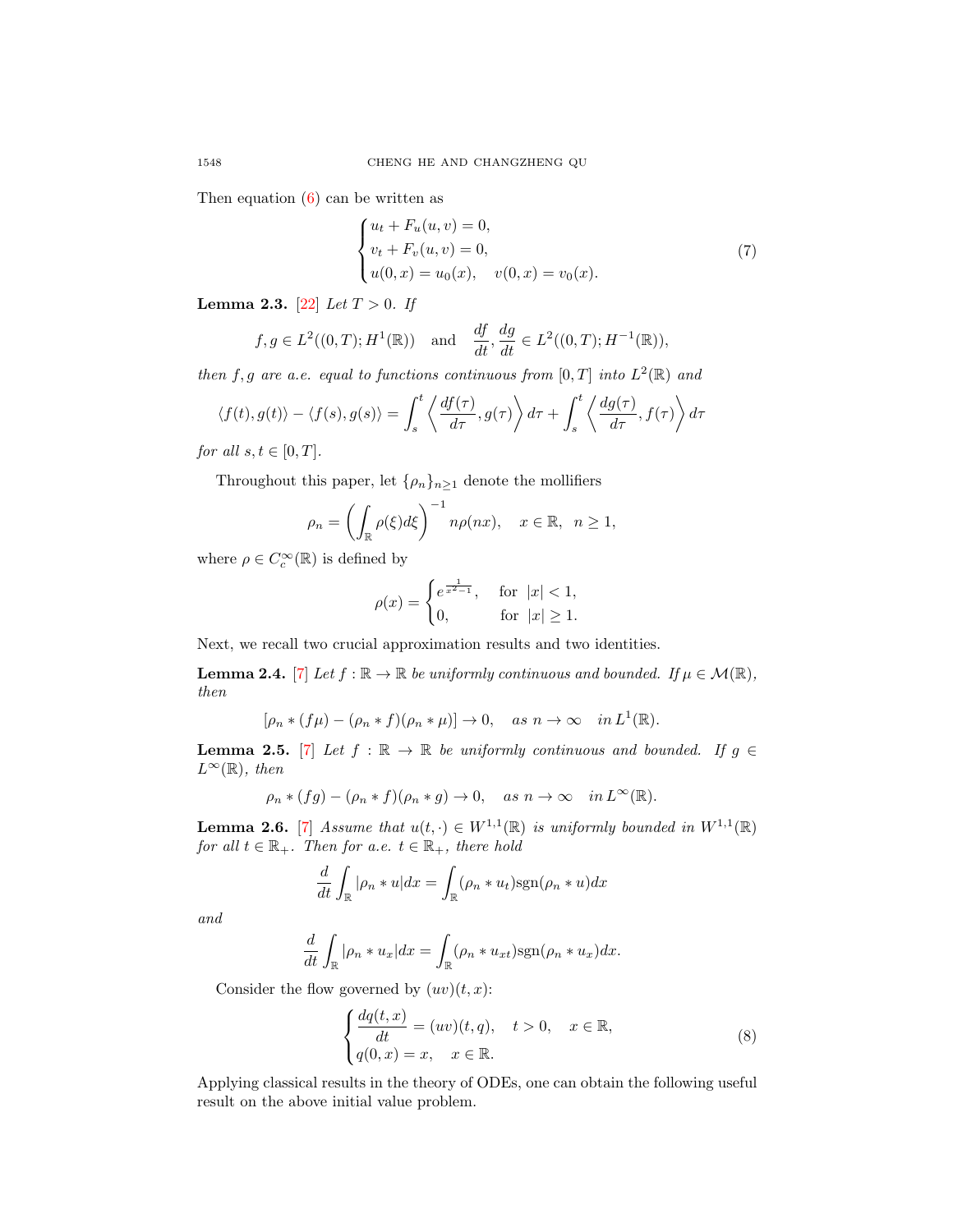<span id="page-4-0"></span>**Lemma 2.7.** [\[12\]](#page-16-17) Let  $u_0, v_0 \in H^s(\mathbb{R})$ ,  $s \geq 3$ , and  $T > 0$  be the life-span of the corresponding strong solution  $(u, v)$  to equation [\(5\)](#page-2-0) with the initial data  $(u_0, v_0)$ . Then equation [\(8\)](#page-3-0) has a unique solution  $q \in C^1([0,T) \times \mathbb{R}, \mathbb{R})$ . Moreover, the map  $q(t, \cdot)$  is an increasing diffeomorphism over  $\mathbb R$  with

$$
q_x = \exp\left(\int_0^t (uv)_x(s, q(s, x))ds\right), \quad \forall (t, x) \in [0, T) \times \mathbb{R}.
$$

Furthermore, setting  $m = u - u_{xx}$  and  $n = v - v_{xx}$ , we obtain

$$
m(t,q) = \exp\left(-\int_0^t (2vu_x + uv_x)(s, q(s,x))ds\right) m_0,
$$
  

$$
n(t,q) = \exp\left(-\int_0^t (2uv_x + vu_x)(s, q(s,x))ds\right) n_0, \quad \forall (t,x) \in [0,T) \times \mathbb{R}.
$$

<span id="page-4-1"></span>**Theorem 2.8.** Let  $u_0, v_0 \in H^s(\mathbb{R})$ ,  $s \geq 3$ . Assume that  $m_0 = u_0 - \partial_x^2 u_0$  and  $n_0 = v_0 - \partial_x^2 v_0$  are nonnegative, and  $T > 0$  be the maximal existence time of the corresponding strong solution  $(u, v)$ . Then the initial value problem of system  $(1)$ possesses a pair of unique strong solution  $(u, v)$ , where

$$
u, v \in C([0, T); H^{s}(\mathbb{R})) \cap C^{1}([0, T); H^{s-1}(\mathbb{R})).
$$

Set  $m(t, \cdot) = u(t, \cdot) - u_{xx}(t, \cdot)$  and  $n(t, \cdot) = v(t, \cdot) - v_{xx}(t, \cdot)$ . Then,  $E_u(u)$  $\int_{\mathbb{R}} (u^2 + u_x^2) dx$ ,  $E_v(v) = \int_{\mathbb{R}} (v^2 + v_x^2) dx$ ,  $H(u, v) = \int_{\mathbb{R}} (uv + u_x v_x) dx$  and  $E_0(u, v)$  $=\int_{\mathbb{R}}\left( mn\right) ^{\frac{1}{3}}dx$  are four conservation laws and we have for all  $t\in\mathbb{R}_{+}$ 

(i). 
$$
m(t, \cdot) \ge 0, n(t, \cdot) \ge 0, u(t, \cdot) \ge 0, v(t, \cdot) \ge 0
$$
 and  $|u_x(t, \cdot)| \le u(t, \cdot),$   
\n $|v_x(t, \cdot)| \le v(t, \cdot)$  on  $\mathbb{R}$ ;

(*ii*). 
$$
||u(t, \cdot)||_{L^1} \le ||m(t, \cdot)||_{L^1}, ||u(t, \cdot)||_{L^\infty} \le \frac{\sqrt{2}}{2}||u(t, \cdot)||_1 = \frac{\sqrt{2}}{2}||u_0||_1,
$$
  
and  $||v(t, \cdot)||_{L^1} \le ||n(t, \cdot)||_{L^1}, ||v(t, \cdot)||_{L^\infty} \le \frac{\sqrt{2}}{2}||v(t, \cdot)||_1 = \frac{\sqrt{2}}{2}||v_0||_1;$   
(*iii*).  $||u_x(t, \cdot)||_{L^1} \le ||m(t, \cdot)||_{L^1}$  and  $||v_x(t, \cdot)||_{L^1} \le ||n(t, \cdot)||_{L^1}.$ 

Moreover, if  $m_0, n_0 \in L^1(\mathbb{R})$ , we obtain

$$
||m(t, \cdot)||_{L^1} \leq e^{||u_0||_1||v_0||_1 t} ||m_0||_{L^1} \quad \text{and} \quad ||n(t, \cdot)||_{L^1} \leq e^{||u_0||_1||v_0||_1 t} ||n_0||_{L^1}.
$$

*Proof.* Let  $u_0, v_0 \in H^s(\mathbb{R}), s \geq 3$ , and let  $T > 0$  be the maximal existence time of the solution  $(u, v)$  to equation [\(5\)](#page-2-0) with the initial data  $(u_0, v_0)$ . If  $m_0 \geq 0$  and  $n_0 \geq 0$ , then Lemma [2.7](#page-4-0) ensures that  $m(t, \cdot) \geq 0$  and  $n(t, \cdot) \geq 0$  for all  $t \in [0, \infty)$ . By  $u = P * m$ ,  $v = P * n$  and the positivity of P, we infer that  $u(t, \cdot) \geq 0$  and  $v(t, \cdot) \geq 0$  for all  $t \geq 0$ . Note that v is analogous as u and

$$
u(t,x) = \frac{e^{-x}}{2} \int_{-\infty}^{x} e^{y} m(t,y) dy + \frac{e^{x}}{2} \int_{x}^{\infty} e^{-y} m(t,y) dy,
$$
 (9)

and

$$
u_x(t,x) = -\frac{e^{-x}}{2} \int_{-\infty}^x e^y m(t,y) dy + \frac{e^x}{2} \int_x^{\infty} e^{-y} m(t,y) dy.
$$
 (10)

From the above two relations and  $m \geq 0$ , we deduce that

$$
|u_x(t,x)| \le u(t,x) \le \frac{\sqrt{2}}{2} ||u(t,x)||_1.
$$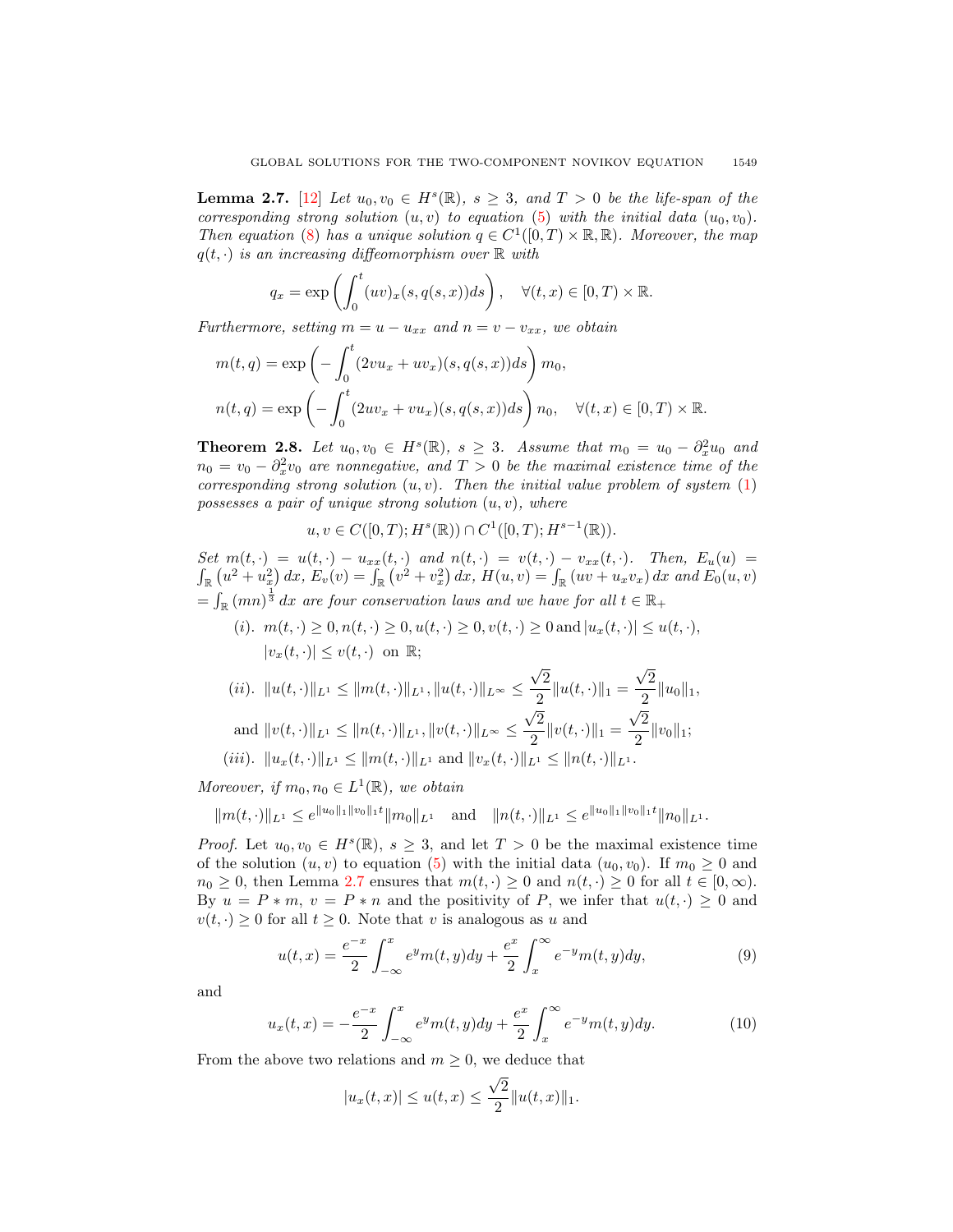In view of Lemma [2.2,](#page-2-2) we obtain that  $E_u(u)$  and  $E_v(v)$  are conserved and

$$
u(t,x) \le \frac{\sqrt{2}}{2} ||u_0||_1, \quad \forall (t,x) \in \mathbb{R}_+ \times \mathbb{R}.
$$

Since  $m(t, x) = u - u_{xx}$ , it follows that  $u = P * m$  and  $u_x = P_x * m$ . Note that  $||P||_{L^1} = ||P_x||_{L^1} = 1$ . Applying Young's inequality, one can easily obtain  $(i) - (iii)$ . Since equation [\(1\)](#page-0-1) can be used to derive the following form

$$
((mn)^{\frac{1}{3}})_t + ((mn)^{\frac{1}{3}}uv)_x = 0,
$$

it immediately follows that  $E_0(u, v)$  is a conserved density. On the other hand, by equation [\(5\)](#page-2-0), we have

$$
\frac{d}{dt} \int_{\mathbb{R}} m(t, x) dx = -\int_{-\infty}^{\infty} (uvw_x + (2vu_x + uv_x)m) dx
$$

$$
= \int_{-\infty}^{\infty} (vu_x m - (uvw)_x) dx \le ||u||_{L^{\infty}} ||v||_{L^{\infty}} \int_{-\infty}^{\infty} m(t, x) dx
$$

$$
\le ||u_0||_1 ||v_0||_1 \int_{-\infty}^{\infty} m(t, x) dx.
$$

Since  $m_0 \in L^1(\mathbb{R})$ , in view of Gronwall's inequality, we can get

$$
||m(t, \cdot)||_{L^1} \leq e^{||u_0||_1 ||v_0||_1 t} ||m_0||_{L^1}.
$$

Similarly, we find

$$
||n(t, \cdot)||_{L^1} \leq e^{||u_0||_1 ||v_0||_1 t} ||n_0||_{L^1}.
$$

This completes the proof of Theorem [2.8.](#page-4-1)

<span id="page-5-0"></span>3. Global weak solutions. In this section, we will prove that there exists a unique global weak solution to equation  $(6)$ , provided the initial data  $(u_0, v_0)$  satisfy certain sign-invariant conditions.

<span id="page-5-2"></span>**Theorem 3.1.** Let  $u_0, v_0 \in H^1(\mathbb{R})$ . Assume  $m_0 = u_0 - u_{0xx}$  and  $n_0 = v_0 - v_{0xx} \in$  $\mathcal{M}^+(\mathbb{R})$ . Then equation [\(6\)](#page-2-1) has a pair of unique weak solution  $(u, v)$ , where

 $u, v \in W^{1,\infty}(\mathbb{R}_x \times \mathbb{R}) \cap L^{\infty}(\mathbb{R}_+; H^1(\mathbb{R}))$ 

with the initial data  $u(0, x) = u_0, v(0, x) = v_0$  and such that  $m = u - u_{xx}, n =$  $v - v_{xx} \in \mathcal{M}^+(\mathbb{R})$  are bounded on  $[0, T)$ , for any fixed  $T > 0$ . Moreover,  $E_u(u) =$  $\int_{\mathbb{R}} (u^2 + u_x^2) dx$ ,  $E_v(v) = \int_{\mathbb{R}} (v^2 + v_x^2) dx$  and  $H(u, v) = \int_{\mathbb{R}} (uv + v_x u_x) dx$  are conserved densities.

*Proof.* First, we shall prove  $u, v \in W^{1,\infty}(\mathbb{R}_x \times \mathbb{R}) \cap L^{\infty}(\mathbb{R}_+; H^1(\mathbb{R}))$ . Let  $u_0, v_0 \in$  $H^1(\mathbb{R})$  and assume that  $m_0 = u_0 - u_{0,xx}, n_0 = v_0 - v_{0,xx} \in \mathcal{M}^+(\mathbb{R})$ . Note that  $u_0 = P * m_0$  and  $v_0 = P * n_0$ . Thus, we have for any  $f \in L^{\infty}(\mathbb{R})$ ,

<span id="page-5-1"></span>
$$
||u_0||_{L^1} = ||P * m_0||_{L^1} = \sup_{||f||_{L^{\infty}} \le 1} \int_{\mathbb{R}} f(x)(P * m_0)(x) dx
$$
  
\n
$$
= \sup_{||f||_{L^{\infty}} \le 1} \int_{\mathbb{R}} f(x) \int_{\mathbb{R}} P(x - y) dm_0(y) dx
$$
  
\n
$$
= \sup_{||f||_{L^{\infty}} \le 1} \int_{\mathbb{R}} (P * f)(y) dm_0(y)
$$
  
\n
$$
\le \sup_{||f||_{L^{\infty}} \le 1} ||P||_{L^1} ||f||_{L^{\infty}} ||m_0||_{M(\mathbb{R})} = ||m_0||_{M(\mathbb{R})}.
$$
\n(11)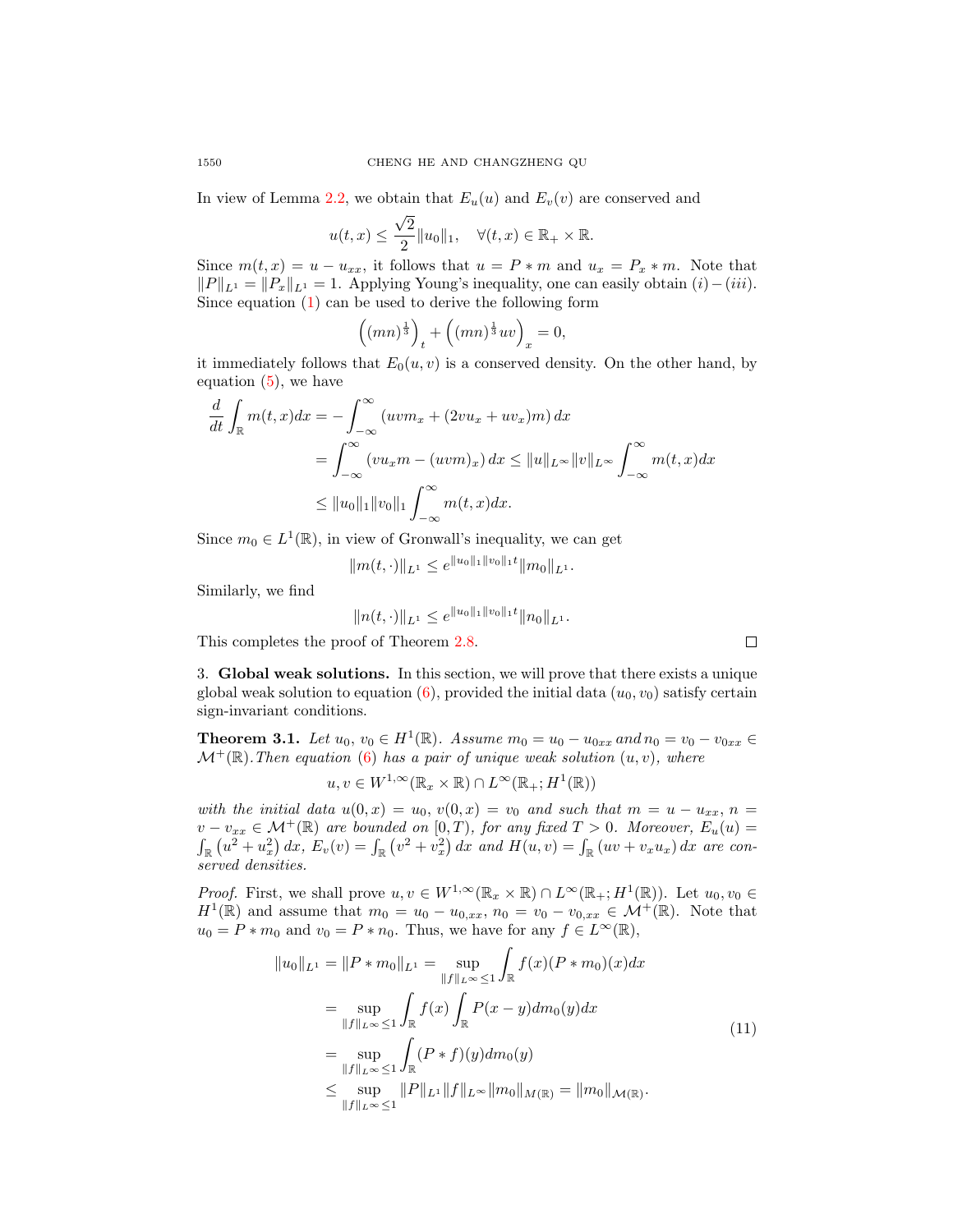Similarly, we have

<span id="page-6-0"></span>
$$
||v_0||_{L^1} \le ||n_0||_{\mathcal{M}(\mathbb{R})}.\tag{12}
$$

We first prove that there exists a corresponding  $(u, v)$  with the initial data  $(u_0, v_0)$ , which belongs to  $H^1_{loc}(\mathbb{R}_+ \times \mathbb{R}) \cap L^{\infty}(\mathbb{R}_+; H^1(\mathbb{R})) \times H^1_{loc}(\mathbb{R}_+ \times \mathbb{R}) \cap L^{\infty}(\mathbb{R}_+; H^1(\mathbb{R})),$ satisfying equation [\(6\)](#page-2-1) in the sense of distributions.

Let us define  $u_0^n = \rho_n * u_0 \in H^\infty(\mathbb{R})$  and  $v_0^n = \rho_n * v_0 \in H^\infty(\mathbb{R})$  for  $n \geq 1$ . Obviously, we have

$$
u_0^n \longrightarrow u_0 \quad H^1(\mathbb{R}), \quad n \to \infty,
$$
  

$$
v_0^n \longrightarrow v_0 \quad H^1(\mathbb{R}), \quad n \to \infty,
$$
 (13)

and for all  $n \geq 1$ ,

<span id="page-6-1"></span>
$$
||u_0^n||_1 = ||\rho_n * u_0||_1 \le ||u_0||_1, \quad ||v_0^n||_1 \le ||v_0||_1, ||u_0^n||_{L^1} = ||\rho_n * u_0||_{L^1} \le ||u_0||_{L^1}, \quad ||v_0^n||_{L^1} \le ||v_0||_{L^1},
$$
\n(14)

in view of Young's inequality. Note that for all  $n \geq 1$ ,

$$
m_0^n = u_0^n - u_{0,xx}^n = \rho_n * m_0 \ge 0
$$
, and  $n_0^n = v_0^n - v_{0,xx}^n = \rho_n * v_0 \ge 0$ .

Comparing with the proof of relation  $(11)$  and  $(12)$ , we get

<span id="page-6-5"></span>
$$
||m_0^n||_{L^1} \le ||m_0||_{\mathcal{M}(\mathbb{R})}, \quad \text{and} \quad ||n_0^n||_{L^1} \le ||n_0||_{\mathcal{M}(\mathbb{R})}, \quad n \ge 1. \tag{15}
$$

By Theorem [2.8,](#page-4-1) we obtain that there exists a global strong solution

$$
u^n = u^n(\cdot, u_0^n), v^n = v^n(\cdot, v_0^n) \in C([0, T); H^s(\mathbb{R})) \cap C^1([0, T); H^{s-1}(\mathbb{R}))
$$

for every  $s \geq 3$ , and we have  $u^n(t, x) - u^n_{xx}(t, x) \geq 0$  and  $v^n(t, x) - v^n_{xx}(t, x) \geq 0$  for all  $(t, x) \in \mathbb{R}_+ \times \mathbb{R}$ . In view of theorem [2.8](#page-4-1) and  $(14)$ , we obtain for  $n \ge 1$  and  $t \ge 0$ ,

<span id="page-6-2"></span>
$$
||u_x^n(t, \cdot)||_{L^{\infty}} \le ||u^n(t, \cdot)||_{L^{\infty}} \le ||u^n(t, \cdot)||_1 = ||u_0^n||_1 \le ||u_0||_1,
$$
  

$$
||v_x^n(t, \cdot)||_{L^{\infty}} \le ||v^n(t, \cdot)||_{L^{\infty}} \le ||v^n(t, \cdot)||_1 = ||v_0^n||_1 \le ||v_0||_1.
$$
 (16)

By the above inequality, we have

<span id="page-6-3"></span>
$$
||u^n(t,\cdot)v^n(t,\cdot)u_x^n(t,\cdot)||_{L^2} \le ||u^n(t,\cdot)||_{L^\infty} ||v^n(t,\cdot)||_{L^\infty} ||u_x^n(t,\cdot)||_{L^2}
$$
  
\n
$$
\le ||u^n(t,\cdot)||_1^2 ||v^n(t,\cdot)||_1 \le ||u_0||_1^2 ||v_0||_1.
$$
\n(17)

Similarly, we have

$$
||v^n(t,\cdot)u^n(t,\cdot)v_x^n(t,\cdot)||_{L^2} \le ||v_0||_1^2 ||u_0||_1.
$$
\n(18)

By Young's inequality and [\(16\)](#page-6-2), for all  $t \geq 0$  and  $n \geq 1$ , we obtain

$$
\|P_x * \left(\frac{1}{2}(u_x^n)^2 v^n + u^n u_x^n v_x^n + (u^n)^2 v^n\right) + \frac{1}{2} P * \left((u_x^n)^2 v_x^n\right)\Big\|_{L^2}
$$
\n
$$
\leq \|P_x\|_{L^2} \left\|\frac{1}{2}(u_x^n)^2 v^n + u^n u_x^n v_x^n + (u^n)^2 v^n\right\|_{L^1} + \frac{1}{2} \|P\|_{L^2} \left\|(u_x^n)^2 v_x^n\right\|_{L^1}
$$
\n
$$
\leq \frac{1}{2} \|u_x^n\|_{L^2}^2 \|v^n\|_{L^\infty} + \frac{1}{2} \|u^n\|_{L^\infty} \|u_x^n\|_{L^2} \|v_x^n\|_{L^2} + \|u^n\|_{L^2}^2 \|v^n\|_{L^\infty} + \frac{1}{2} \|v_x^n\|_{L^\infty} \|u_x^n\|_{L^2}^2
$$
\n
$$
\leq \frac{5}{2} \|u^n\|_1^2 \|v^n\|_1 \leq \frac{5}{2} \|u_0\|_1^2 \|v_0\|_1.
$$
\nSimilarly, we get\n
$$
\|P_x + \frac{1}{2} \|u^n\|_2^2 \|v^n\|_2.
$$

<span id="page-6-4"></span>
$$
\left\| P_x * \left( \frac{1}{2} (v_x^n)^2 u^n + v^n u_x^n v_x^n + (v^n)^2 u^n \right) + \frac{1}{2} P * \left( (v_x^n)^2 u_x^n \right) \right\|_{L^2} \le \frac{5}{2} \|v_0\|_1^2 \|u_0\|_1. (20)
$$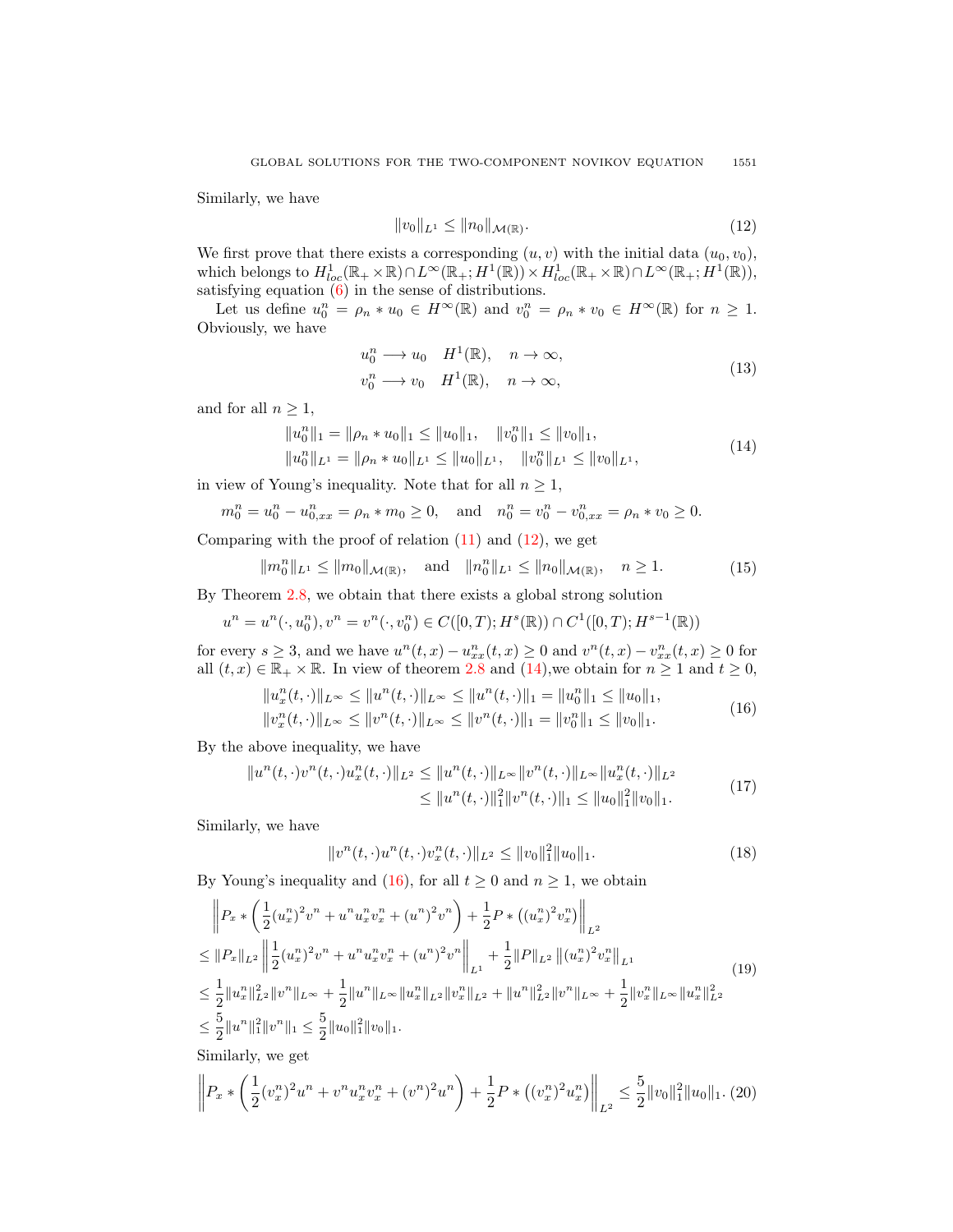Combining [\(17\)](#page-6-3)-[\(20\)](#page-6-4) with equation [\(6\)](#page-2-1) for all  $t \ge 0$  and  $n \ge 1$ , we find

<span id="page-7-0"></span>
$$
\left\| \frac{d}{dt} u^n(t, \cdot) \right\|_{L^2} \le \frac{7}{2} \|u_0\|_1^2 \|v_0\|_1, \text{ and } \left\| \frac{d}{dt} v^n(t, \cdot) \right\|_{L^2} \le \frac{7}{2} \|v_0\|_1^2 \|u_0\|_1. \tag{21}
$$

For fixed  $T > 0$ , by Theorem [2.8](#page-4-1) and [\(21\)](#page-7-0), we have

$$
\int_0^T \int_{\mathbb{R}} \left( [u^n(t,x)]^2 + [u^n_x(t,x)]^2 + [u^n_t(t,x)]^2 \right) dx dt \le \left( \|u_0\|_1^2 + \frac{49}{4} \|u_0\|_1^4 \|v_0\|_1^2 \right) T,
$$
\n
$$
\int_0^T \int_{\mathbb{R}} \left( [v^n(t,x)]^2 + [v^n_x(t,x)]^2 + [v^n_t(t,x)]^2 \right) dx dt \le \left( \|v_0\|_1^2 + \frac{49}{4} \|v_0\|_1^4 \|u_0\|_1^2 \right) T.
$$
\n(22)

It follows that the sequence  $\{u^n\}_{n\geq 1}$  is uniformly bounded in the space  $H^1((0,T)\times$  $\mathbb R).$  Thus we can extract a subsequence such that

$$
u^{n_k} \rightharpoonup u \quad \text{weakly in } H^1(0,T) \times \mathbb{R}) \text{ for } n_k \to \infty \tag{23}
$$

and

<span id="page-7-1"></span> $u^{n_k} \longrightarrow u$ , a.e. on  $(0, T) \times \mathbb{R}$  for  $n_k \to \infty$ , (24)

for some  $u \in H^1((0,T) \times \mathbb{R})$ . By Theorem [2.8,](#page-4-1) [\(11\)](#page-5-1) and [\(14\)](#page-6-1), we have that for fixed  $t \in (0, T)$ , the sequence  $u_x^{n_k}(t, \cdot) \in BV(\mathbb{R})$  satisfies

$$
\mathbb{V}[u_x^{n_k}(t,\cdot)] = \|u_{xx}^{n_k}(t,\cdot)\|_{L^1} \le \|u^{n_k}(t,\cdot)\|_{L^1} + \|m^{n_k}(t,\cdot)\|_{L^1}
$$
  
\n
$$
\le 2\|m^{n_k}(t,\cdot)\|_{L^1} \le 2e^{\|u_0^{n_k}\|_1\|v_0^{n_k}\|_1 t} \|m_0^{n_k}\|_{L^1}
$$
  
\n
$$
\le 2e^{\|u_0\|_1\|v_0\|_1 t} \|m_0\|_{\mathcal{M}(\mathbb{R})}
$$

and

$$
||u_x^{n_k}(t,\cdot)||_{L^{\infty}} \le ||u^{n_k}(t,\cdot)||_1 = ||u_0^{n_k}(t,\cdot)||_1 \le ||u_0||_1.
$$

Applying Helly's theorem, we obtain that there exists a subsequence, denoted again by  $\{u_x^{n_k}(t, \cdot)\}\$ , which converges at every point to some function  $\hat{u}(t, \cdot)$  of finite variation with

$$
\mathbb{V}[\hat{u}(t,\cdot)] \le 2e^{\|u_0\|_1\|v_0\|_1 t} \|m_0\|_{\mathcal{M}(\mathbb{R})}
$$

Since for almost all  $t \in (0,T)$ ,  $u_x^{n_k}(t, \cdot) \to u_x(t, \cdot)$  in  $D'(\mathbb{R})$  in view of  $(24)$ , it follows that  $\hat{u}(t, \cdot) = u_x(t, \cdot)$  for a.e.  $t \in (0, T)$ . Therefore, we have

<span id="page-7-2"></span>
$$
u_x^{n_k} \longrightarrow u_x \quad a.e. \text{ on } (0,T) \times \mathbb{R} \text{ for } n_k \to \infty,
$$
 (25)

.

and for a.e.  $t \in (0, T)$ ,

$$
\mathbb{V}[u_x(t,\cdot)] = \|u_{xx}(t,\cdot)\|_{\mathcal{M}(\mathbb{R})} \leq 2e^{\|u_0\|_1\|v_0\|_1 t} \|m_0\|_{\mathcal{M}(\mathbb{R})}.
$$

We can analogously extract a subsequence of  $\{v^{n_k}\}\$ , denote again by  $\{v^{n_k}\}\$  such that

<span id="page-7-3"></span>
$$
v^{n_k} \longrightarrow v \quad a.e. \text{ on } (0, T) \times \mathbb{R} \text{ for } n_k \to \infty
$$
  
and 
$$
v_x^{n_k} \longrightarrow v_x \quad a.e. \text{ on } (0, T) \times \mathbb{R} \text{ for } n_k \to \infty.
$$
 (26)

By Theorem [2.8](#page-4-1)  $(ii) - (iii)$  and  $(16)$ , we have

$$
\left\|\frac{1}{2}(u_x^n)^2v^n + u^nu_x^nv_x^n + (u^n)^2v^n + \frac{1}{2}(u_x^n)^2v_x^n\right\|_{L^1} \leq 3\|u_0\|_1^2\|v_0\|_1.
$$

For fixed  $t \in (0,T)$ , it follows that the sequence  $\left\{\frac{1}{2}(u_x^n)^2v^n + u^n u_x^n v_x^n + (u^n)^2v^n + \right\}$  $\frac{1}{2}(u_x^n)^2 v_x^n$  is uniformly bounded in  $L^1(\mathbb{R})$ . Therefore, it has a subsequence converging weakly in  $L^1(\mathbb{R})$ , denoted again by  $\{\frac{1}{2}(u_x^n)^2v^n + u^nu_x^nv_x^n + (u^n)^2v^n + \frac{1}{2}(u_x^n)^2v_x^n\}.$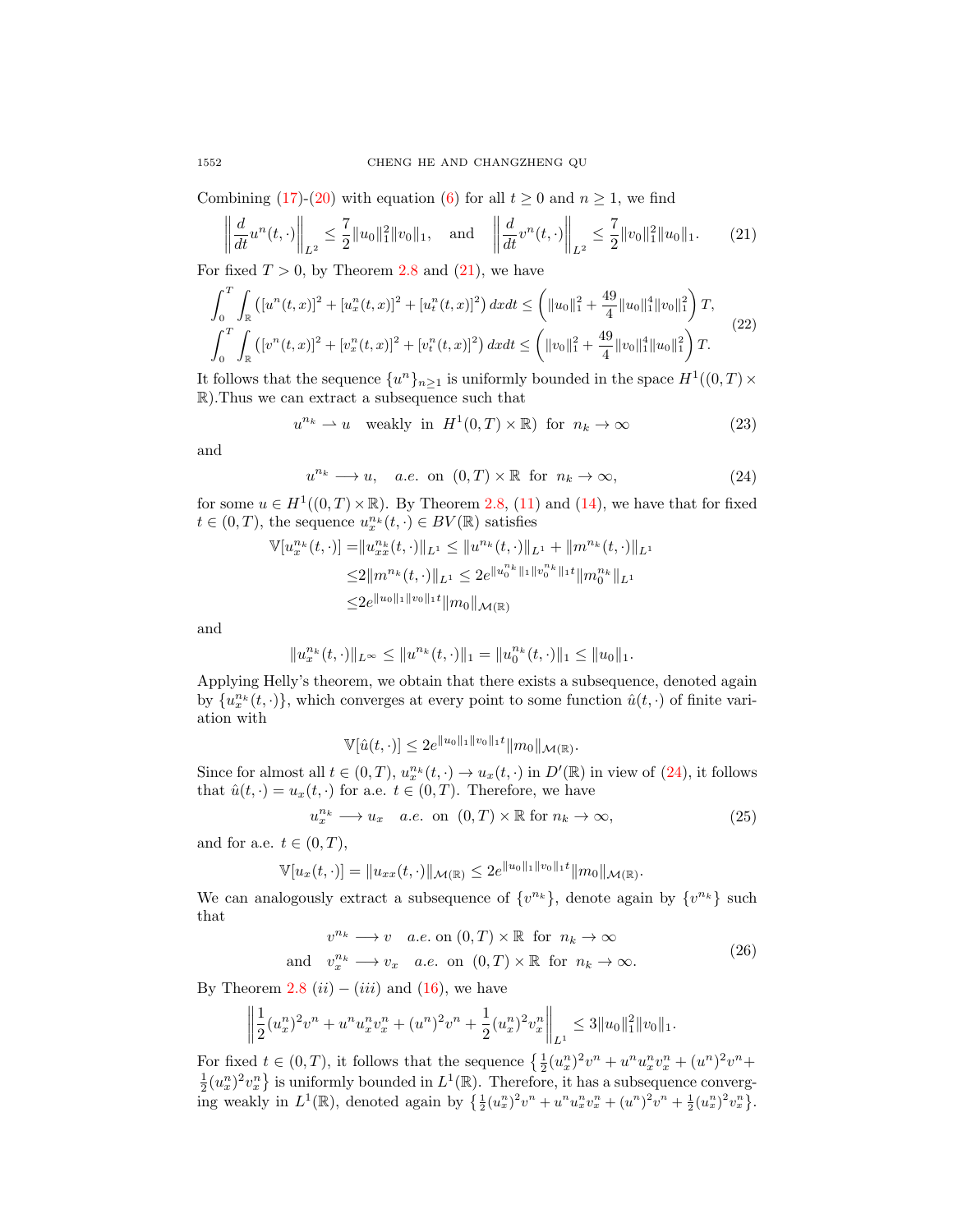By [\(24\)](#page-7-1) and [\(25\)](#page-7-2), we deduce that the weak  $L^1(\mathbb{R})$ -limit is  $\frac{1}{2}(u_x)^2v^n + uu_xv_x + u^2v +$  $\frac{1}{2}(u_x)^2 v_x$ . Note that  $P, P_x \in L^{\infty}(\mathbb{R})$ . It follows that

<span id="page-8-0"></span>
$$
P_x * \left[ \frac{1}{2} (u_x^n)^2 v^n + u^n u_x^n v_x^n + (u^n)^2 v^n \right] + P * \left( \frac{1}{2} (u_x^n)^2 v_x^n \right)
$$
  

$$
\longrightarrow P_x * \left[ \frac{1}{2} u_x^2 v^n + u u_x v_x + u^2 v \right] + P * \left( \frac{1}{2} u_x^2 v_x \right), \text{ as } n \to \infty.
$$
 (27)

We can analogously obtain that

<span id="page-8-1"></span>
$$
P_x * \left[\frac{1}{2}(v_x^n)^2 u^n + v^n v_x^n u_x^n + (v^n)^2 u^n\right] + P * \left(\frac{1}{2}(v_x^n)^2 u_x^n\right)
$$
  

$$
\longrightarrow P_x * \left[\frac{1}{2}v_x^2 u^n + v v_x u_x + v^2 u\right] + P * \left(\frac{1}{2}v_x^2 u_x\right), \text{ as } n \to \infty.
$$
  
(28)

Combining  $(24)-(26)$  $(24)-(26)$  $(24)-(26)$  with  $(27)$  and  $(28)$ , we deduce that  $(u, v)$  satisfies equation  $(6)$ in  $D'((0,T)\times \mathbb{R})$ .

Since  $u_t^{n_k}(t, \cdot)$  is uniformly bounded in  $L^2(\mathbb{R})$  for all  $t \in \mathbb{R}_+$  and  $||u^{n_k}(t, \cdot)||_1$  has a uniform bound as  $t \in \mathbb{R}_+$  and all  $n \geq 1$ . Hence the family  $t \mapsto u^{n_k}(t, \cdot) \in H^1(\mathbb{R})$ is weakly equicontinuous on  $[0, T]$  for any  $T > 0$ . An application of the Arzela-Ascoli theorem yields that  $\{u^{n_k}\}\$ contains a subsequence, denoted again by  $\{u^{n_k}\}\$ , which converges weakly in  $H^1(\mathbb{R})$ , uniformly in  $t \in [0,T]$ . The limit function is u. Because T is arbitrary, we have that u is locally and weakly continuous from  $[0, \infty)$ into  $H^1(\mathbb{R})$ , i.e.

$$
u \in C_{w, loc}(\mathbb{R}_+; H^1(\mathbb{R})).
$$

For a.e.  $t \in \mathbb{R}_+$ , since  $u^{n_k}(t, \cdot) \to u(t, \cdot)$  weakly in  $H^1(\mathbb{R})$ , in view of [\(15\)](#page-6-5) and  $(16)$ , we obtain

<span id="page-8-2"></span>
$$
||u(t, \cdot)||_{L^{\infty}} \le ||u(t, \cdot)||_{1} \le \liminf_{n_{k} \to \infty} ||u^{n}(t, \cdot)||_{1}
$$
  
= 
$$
\liminf_{n_{k} \to \infty} ||u_{0}^{n_{k}}(t, \cdot)||_{1} \le \liminf_{n_{k} \to \infty} ||P||_{1} ||m_{0}^{n_{k}}(t, \cdot)||_{L^{1}}
$$
  

$$
\le ||m_{0}||_{\mathcal{M}(\mathbb{R})},
$$
 (29)

for a.e.  $t \in \mathbb{R}_+$ . The previous relation implies that

$$
u \in L^{\infty}(\mathbb{R}_+ \times \mathbb{R}) \cap L^{\infty}(\mathbb{R}_+; H^1(\mathbb{R})).
$$

Note that by Theorem  $2.8$  and  $(15)$ , we have

<span id="page-8-3"></span>
$$
||u_x^n(t,\cdot)||_{L^\infty} \le ||u^n(t,\cdot)||_{L^\infty} \le ||u^n(t,\cdot)||_1
$$
  
\n
$$
\le ||P||_1 ||m_0^n(t,\cdot)||_{L^1} \le ||m_0(t,\cdot)||_{\mathcal{M}(\mathbb{R})}.
$$
\n(30)

Combining this with [\(25\)](#page-7-2), we deduce that

$$
u_x \in L^{\infty}(\mathbb{R}_+ \times \mathbb{R}).
$$

This shows that

$$
u \in W^{1,\infty}(\mathbb{R}_+ \times \mathbb{R}) \cap L^{\infty}(\mathbb{R}_+; H^1(\mathbb{R})).
$$

Taking the same way as  $u$ , we get

$$
v \in W^{1,\infty}(\mathbb{R}_+ \times \mathbb{R}) \cap L^{\infty}(\mathbb{R}_+; H^1(\mathbb{R})).
$$

Please note that we use the subsequence of  $\{v^{n_k}\}\$  which is determined after using the Arzela-Ascoli theorem.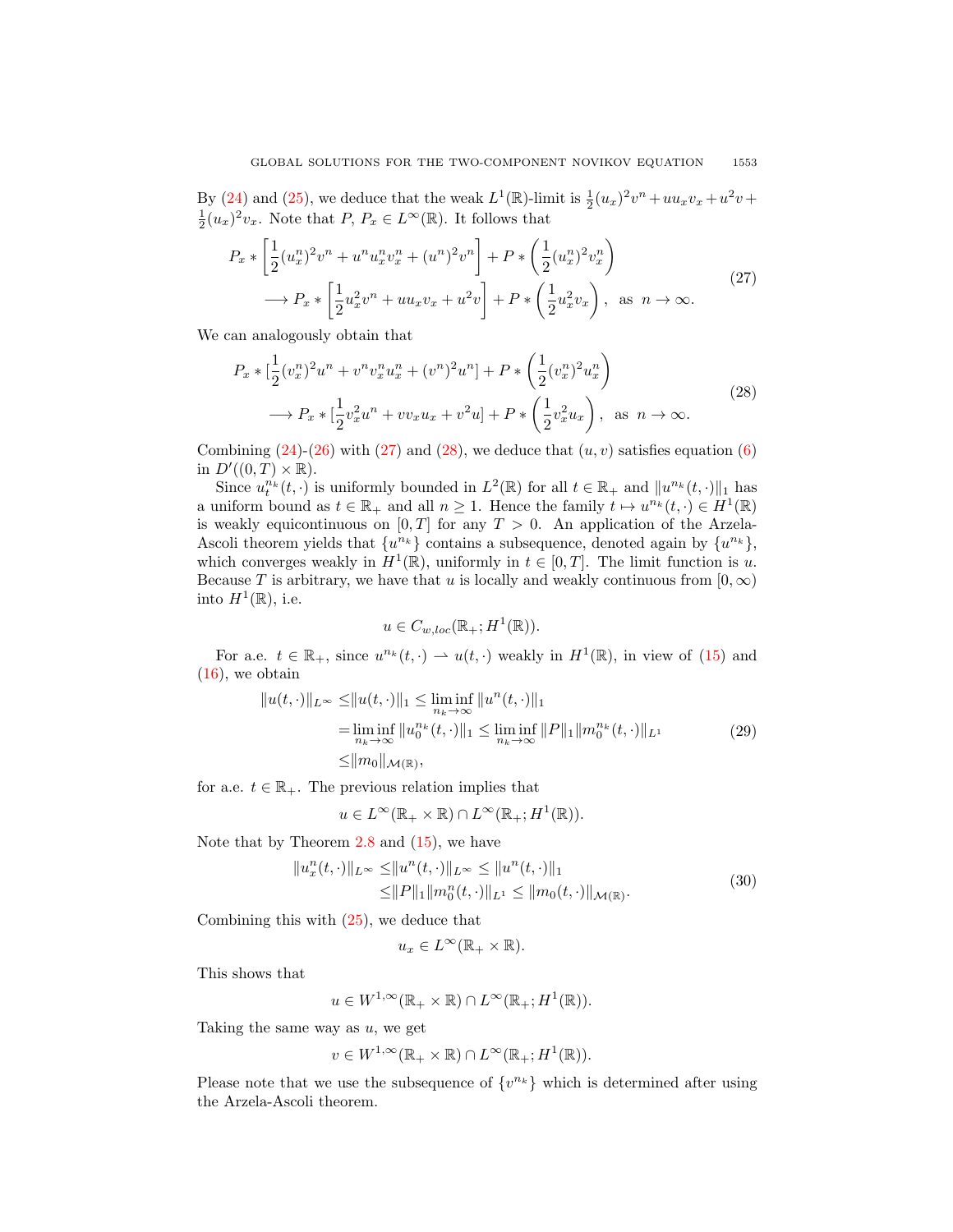Now, by a regularization technique, we prove that  $E_u(u)$ ,  $E_v(v)$  and  $H(u, v)$  are conserved densities. As  $(u, v)$  solves equation  $(6)$  in the sense of distributions, we see that for a.e.  $t \in \mathbb{R}_+, n \geq 1$ ,

<span id="page-9-0"></span>
$$
\begin{cases}\n\rho_n * u_t + \rho_n * (uvu_x) + \rho_n * P_x * \left(\frac{1}{2}u_x^2 v + uu_x v_x + u^2 v\right) \\
+ \frac{1}{2}\rho_n * P * (u_x^2 v_x) = 0, \\
\rho_n * v_t + \rho_n * (uvv_x) + \rho_n * P_x * \left(\frac{1}{2}v_x^2 v + vu_x v_x + v^2 u\right) \\
+ \frac{1}{2}\rho_n * P * (v_x^2 u_x) = 0.\n\end{cases}
$$
\n(31)

By differentiation of the first equation of  $(31)$ , we obtain

<span id="page-9-1"></span>
$$
\rho_n * u_{xt} + \rho_n * (uvu_x)_x + \rho_n * P_x * \left(\frac{1}{2}u_x^2 v_x\right) + \rho_n * P_{xx} * \left(\frac{1}{2}u_x^2 v + uu_x v_x + u^2 v\right) = 0.
$$
\n(32)

Note that  $\partial^2(P * f) = P * f - f, f \in L^2(\mathbb{R})$ . We can rewrite [\(32\)](#page-9-1) as

<span id="page-9-2"></span>
$$
\rho_n * u_{xt} + \rho_{nx} * (uvu_x) + \rho_n * P * \left(\frac{1}{2}u_x^2 v + uu_x v_x + u^2 v\right) - \rho_n * \left(\frac{1}{2}u_x^2 v + uu_x v_x + u^2 v\right) + \rho_n * P_x * \left(\frac{1}{2}u_x^2 v_x\right) = 0.
$$
\n(33)

Take these two equation  $(32)$  and  $(33)$  into the integration below, we obtain

$$
\frac{1}{2} \frac{d}{dt} \int_{\mathbb{R}} (\rho_n * u)^2 + (\rho_n * u_x)^2 dx
$$
\n
$$
= \int_{\mathbb{R}} (\rho_n * u)(\rho_n * u_t) + (\rho_n * u_x)(\rho_n * u_{xt}) dx
$$
\n
$$
= - \int_{\mathbb{R}} (\rho_n * u) \left( \rho_n * (uvu_x) + \rho_n * P_x * \left( \frac{1}{2} u_x^2 v + u u_x v_x + u^2 v \right) \right. \\
\left. + \rho_n * P * \left( \frac{1}{2} u_x^2 v_x \right) \right) dx
$$
\n
$$
- \int_{\mathbb{R}} (\rho_n * u_x) \left( \rho_{nx} * (uvu_x) + \rho_n * P * \left( \frac{1}{2} u_x^2 v + u u_x v_x + u^2 v \right) \right. \\
\left. - \rho_n * \left( \frac{1}{2} u_x^2 v + u u_x v_x + u^2 v \right) + \rho_n * P_x * \left( \frac{1}{2} u_x^2 v_x \right) \right) dx.
$$
\n(34)

Note that

$$
\lim_{n \to \infty} \|\rho_n * u - u\|_{L^2} = \lim_{n \to \infty} \|\rho_n * (uvu_x) - uvu_x\|_{L^2} = 0.
$$

Therefore, by using Hölder inequality, we have for a.e.  $t \in \mathbb{R}^+$ 

$$
\int_{\mathbb{R}} (\rho_n * u)(\rho_n * (uvu_x))dx \longrightarrow \int_{\mathbb{R}} u^2 vu_x dx, \text{ as } n \to \infty.
$$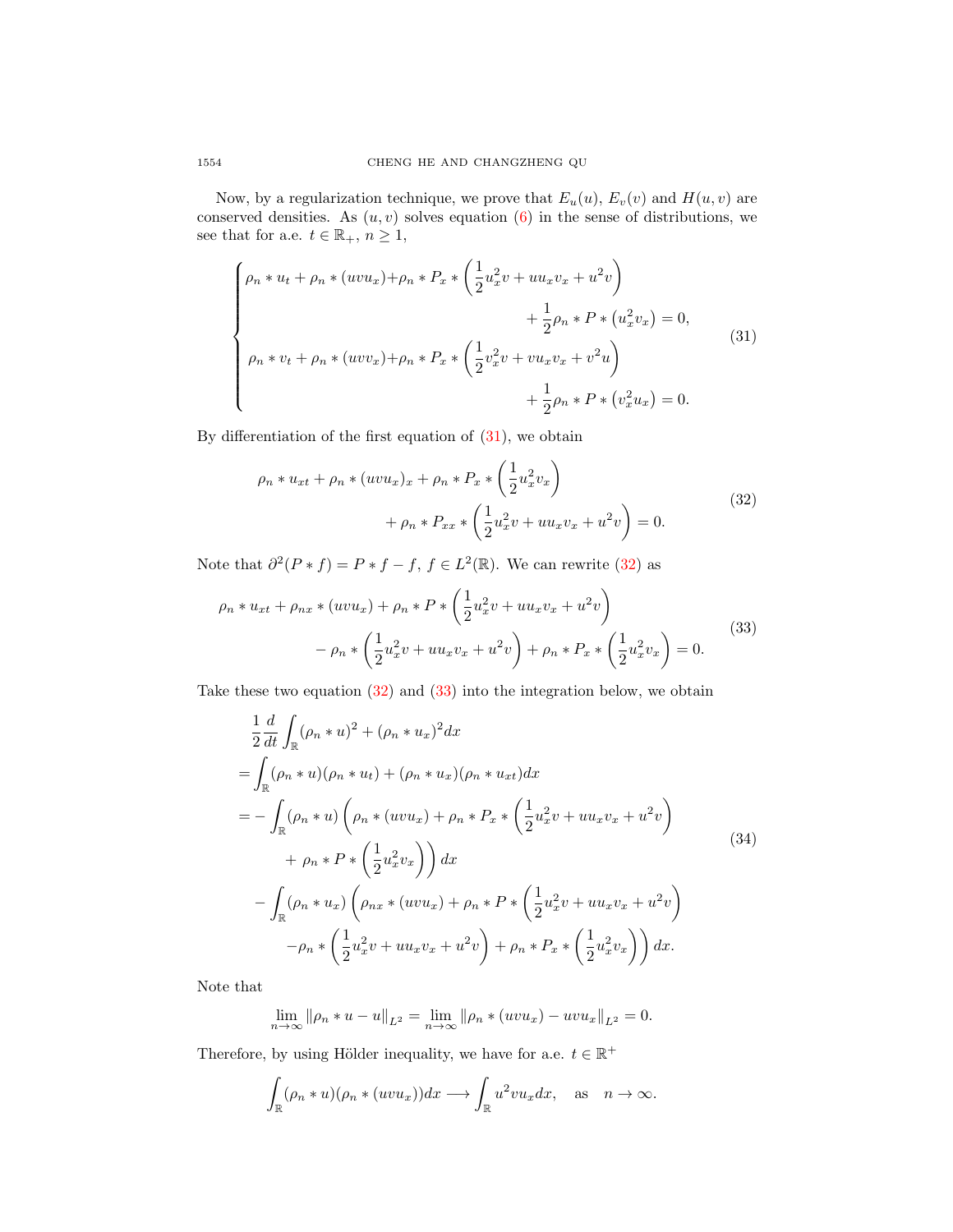Similarly, for a.e. 
$$
t \in \mathbb{R}
$$
  
\n
$$
\int_{\mathbb{R}} (\rho_n * u) \left( \rho_n * P_x * \left( \frac{1}{2} u_x^2 v + u u_x v_x + u^2 v \right) \right) dx \longrightarrow
$$
\n
$$
\int_{\mathbb{R}} u P_x * \left( \frac{1}{2} u_x^2 v + u u_x v_x + u^2 v \right) dx, \qquad \text{as} \quad n \to \infty,
$$
\n
$$
\int_{\mathbb{R}} (\rho_n * u) \left( \rho_n * P * \left( \frac{1}{2} u_x^2 v_x \right) \right) dx \longrightarrow \int_{\mathbb{R}} u P * \left( \frac{1}{2} u_x^2 v_x \right) dx, \qquad \text{as} \quad n \to \infty,
$$
\n
$$
\int_{\mathbb{R}} (\rho_n * u_x) \left( \rho_n * P * \left( \frac{1}{2} u_x^2 v + u u_x v_x + u^2 v \right) \right) dx \longrightarrow
$$
\n
$$
\int_{\mathbb{R}} u_x P * \left( \frac{1}{2} u_x^2 v + u u_x v_x + u^2 v \right) dx, \qquad \text{as} \quad n \to \infty,
$$
\n
$$
\int_{\mathbb{R}} (\rho_n * u_x) \left( \rho_n * \left( \frac{1}{2} u_x^2 v + u u_x v_x + u^2 v \right) \right) dx \longrightarrow
$$
\n
$$
\int_{\mathbb{R}} u_x \left( \frac{1}{2} u_x^2 v + u u_x v_x + u^2 v \right) dx, \qquad \text{as} \quad n \to \infty,
$$

$$
\int_{\mathbb{R}} (\rho_n * u_x) \left( \rho_n * P_x * \left( \frac{1}{2} u_x^2 v_x \right) \right) dx \longrightarrow \int_{\mathbb{R}} u_x P_x * \left( \frac{1}{2} u_x^2 v_x \right) dx, \quad \text{as} \quad n \to \infty,
$$
  
as  $u(t, \cdot), v(t, \cdot) \in H^1(\mathbb{R})$  and  $u_x, v_x \in L^{\infty}(\mathbb{R}_+ \times \mathbb{R})$ . Furthermore, note that

<span id="page-10-0"></span>
$$
\int_{\mathbb{R}} (\rho_n * u_x)(\rho_{nx} * (uvu_x))dx = -\int_{\mathbb{R}} (\rho_{n,xx} * u)(\rho * (uvu_x))dx \n+ \int_{\mathbb{R}} (\rho_{n,xx} * u)(\rho_n * uv)(\rho_n * u_x)dx + \frac{1}{2} \int_{\mathbb{R}} (\rho_n * u_x)^2 (\rho_n * (uv)_x)dx.
$$
\n(35)

Observe that

$$
\int_{\mathbb{R}} (\rho_n * u_x)^2 (\rho_n * (uv)_x) dx \longrightarrow \int_{\mathbb{R}} u_x^2 (uv)_x dx, \text{ as } n \to \infty.
$$

On the other hand

$$
\|\rho_{nxx} * u\|_{L^1} \le \|u_{xx}\|_{\mathcal{M}(\mathbb{R})} \le 2e^{\|u_0\|_1\|v_0\|_1 t} \|m_0\|_{\mathcal{M}(\mathbb{R})}, \ \forall t \in [0, T).
$$

As  $u(t, \cdot), v(t, \cdot) \in H^1(\mathbb{R})$  and  $u_x, v_x \in L^{\infty}(\mathbb{R}_+ \times \mathbb{R})$ , by Lemma [2.5,](#page-3-1) it follows that  $\|(\rho_n * uv)(\rho_n * u_x) - (\rho_n * (uvu_x))\|_{L^{\infty}} \to 0,$   $n \to \infty.$ 

Therefore,

$$
\int_{\mathbb{R}} (\rho_{n,xx} * u) ((\rho_n * uv)(\rho_n * u_x) - \rho_n * (uvu_x)) dx \to 0, \qquad n \to \infty.
$$

In view of the above relations and [\(35\)](#page-10-0), we obtain

$$
\int_{\mathbb{R}} (\rho_n * u_x)(\rho_{nx} * (uvu_x))dx \to \frac{1}{2} \int_{\mathbb{R}} u_x^2(uv)_x dx, \qquad n \to \infty.
$$
 (36)

Let us define

$$
E_n^u(t) = \int_{\mathbb{R}} (\rho_n * u)^2 + (\rho_n * u_x)^2 dx,
$$
\n(37)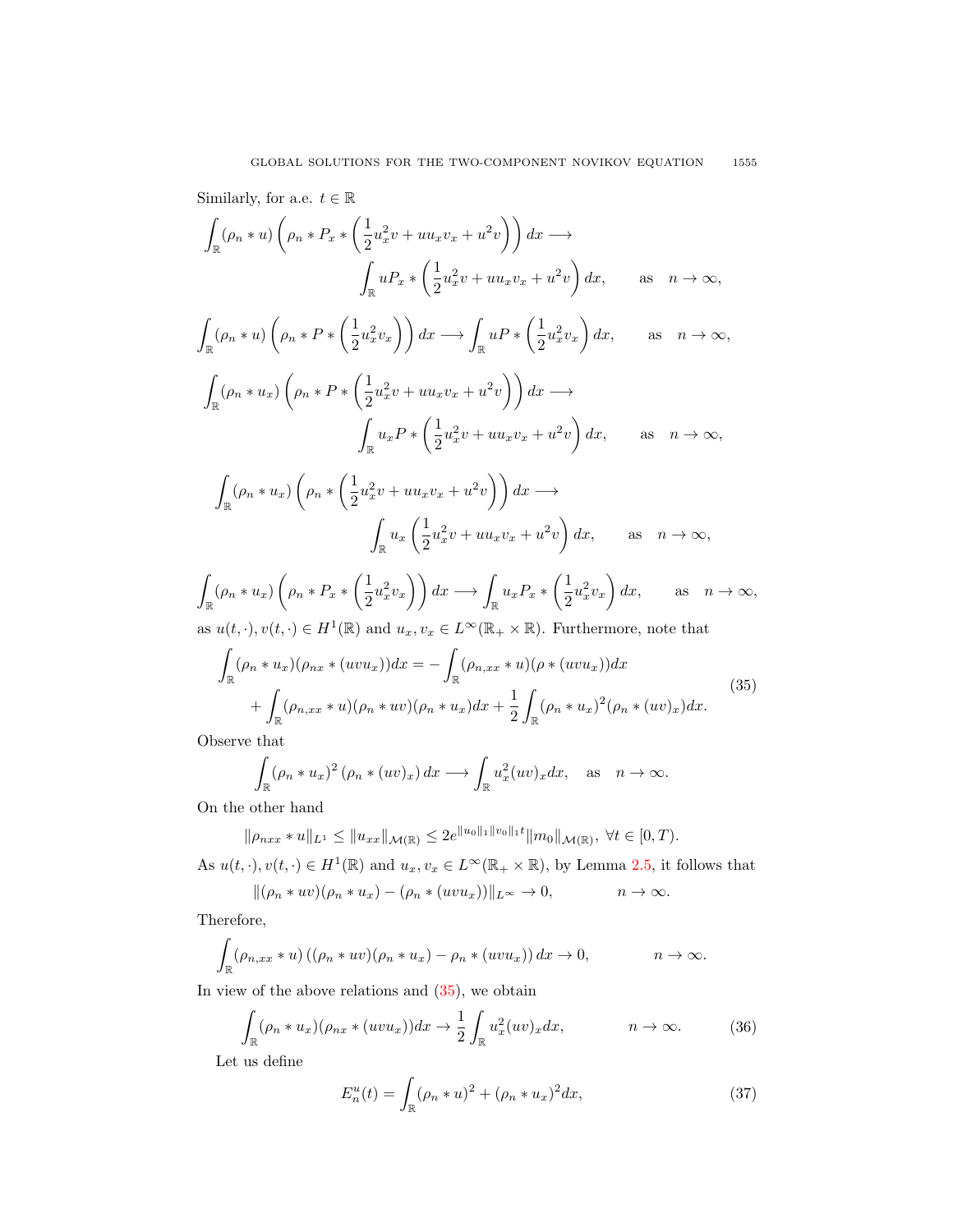and

$$
G_n^u(t) = -2 \int_{\mathbb{R}} (\rho_n * u) \left( \rho_n * (uvu_x) + \rho_n * P_x * \left( \frac{1}{2} u_x^2 v + u u_x v_x + u^2 v \right) \right. \\ \left. + \rho_n * P * \left( \frac{1}{2} u_x^2 v_x \right) \right) dx
$$
  

$$
-2 \int_{\mathbb{R}} (\rho_n * u_x) \left( \rho_{nx} * (uvu_x) + \rho_n * P * \left( \frac{1}{2} u_x^2 v + u u_x v_x + u^2 v \right) \right. \\ \left. - \rho_n * \left( \frac{1}{2} u_x^2 v + u u_x v_x + u^2 v \right) + \rho_n * P_x * \left( \frac{1}{2} u_x^2 v_x \right) \right) dx.
$$

We have proved that for fixed  $T > 0$ , for a.e.  $t \in [0, T)$ ,

<span id="page-11-0"></span>
$$
\begin{cases}\n\frac{d}{dt}E_n^u(t) = G_n^u(t), & n \ge 1, \\
G_n^u(t) \to 0, & n \to \infty.\n\end{cases}
$$
\n(38)

Therefore, we get

<span id="page-11-1"></span>
$$
E_n^u(t) - E_n^u(0) = \int_0^t G_n^u(s)ds, \qquad t \in [0, T), \ \ n \ge 1. \tag{39}
$$

By Young's inequality and Hölder's inequality, it follows that there is a  $K^u(T) > 0$ such that

$$
|G_n^u(t)| \le K^u(T), \quad n \ge 1.
$$

In view of  $(38)$  and  $(39)$ , an application of Lebesgue's dominated convergence theorem yields that for fixed a.e.  $t \in \mathbb{R}_+,$ 

$$
\lim_{n \to \infty} \left( E_n^u(t) - E_n^u(0) \right) = 0.
$$

By [\(24\)](#page-7-1) and the above relation, for fixed  $t \in \mathbb{R}_+$ , we can get

$$
E_u(u) = \lim_{n \to \infty} E_n^u(t) = \lim_{n \to \infty} E_n^u(0) = E_u(u_0).
$$

By Theorem [2.8,](#page-4-1) we infer that for all fixed  $t \in \mathbb{R}_+$ ,  $E_u(u)$  is conserved. Similarly, we can show that  $E_v(v)$  is also conserved.

Next, we prove that  $H(u, v)$  is a conserved density.

By differentiation of the second equation of  $(31)$ , we obtain this relation:

<span id="page-11-2"></span>
$$
\rho_n * v_{xt} + \rho_{nx} * (u v v_x) + \rho_n * P * \left(\frac{1}{2}v_x^2 u + v u_x v_x + v^2 u\right) - \rho_n * \left(\frac{1}{2}v_x^2 u + v u_x v_x + v^2 u\right) + \rho_n * P_x * \left(\frac{1}{2}v_x^2 u_x\right) = 0.
$$
\n(40)

In view of  $(31)$ ,  $(33)$  and  $(40)$ , we obtain

$$
\frac{d}{dt} \int_{\mathbb{R}} (\rho_n * u)(\rho_n * v) + (\rho_n * u_x)(\rho_n * v_x) dx
$$
\n
$$
= \int_{\mathbb{R}} (\rho_n * u)(\rho_n * v_t) + (\rho_n * u_x)(\rho_n * v_x) + (\rho_n * u_t)(\rho_n * v) + (\rho_n * u_x)(\rho_n * v_x) dx
$$
\n
$$
= - \int_{\mathbb{R}} (\rho_n * u) \left( \rho_n * (uvv_x) + \rho_n * P_x * \left( \frac{1}{2} v_x^2 u + v u_x v_x + v^2 u \right) \right)
$$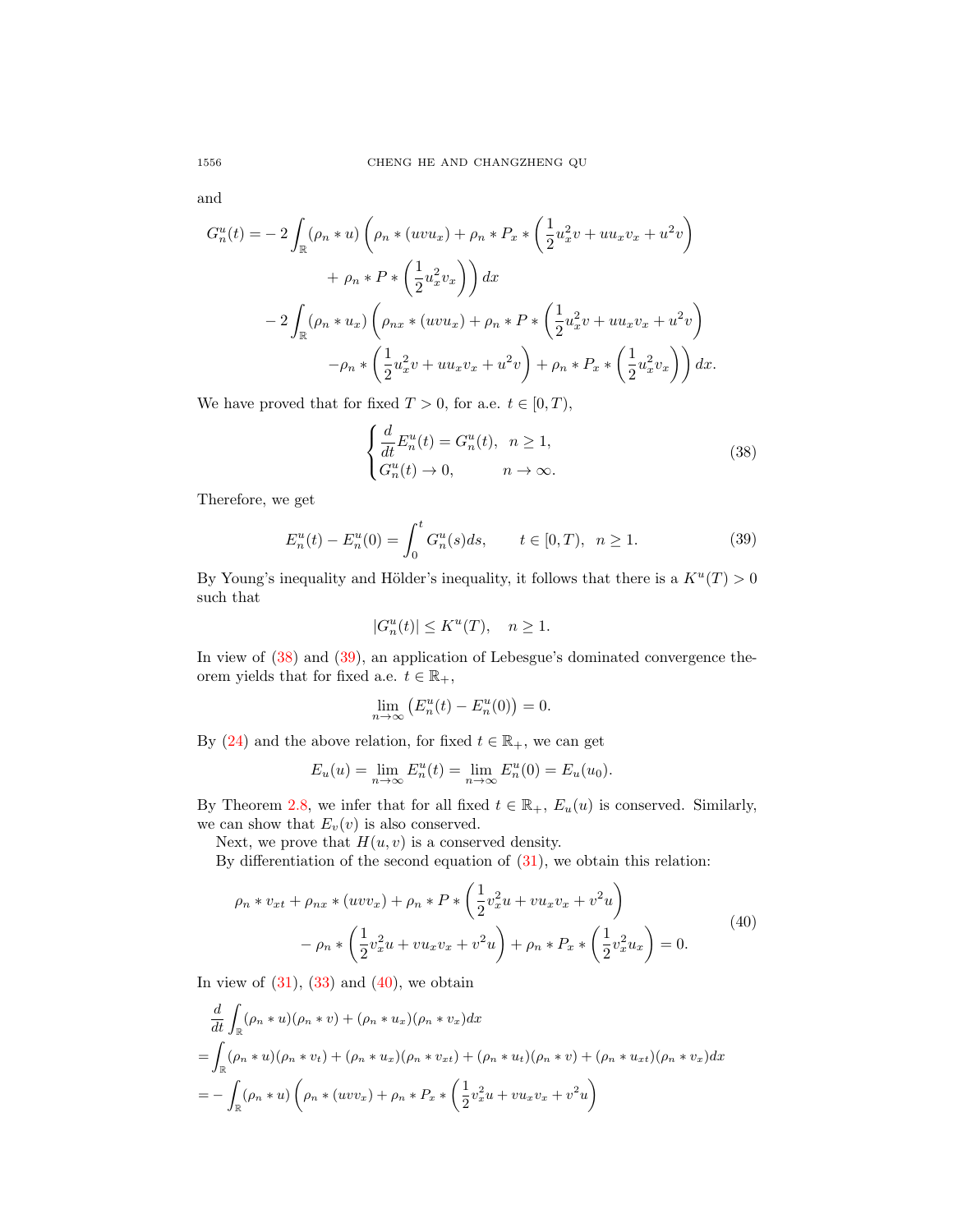$$
+ \rho_n * P * \left(\frac{1}{2}v_x^2 u_x\right) dx
$$
  

$$
- \int_{\mathbb{R}} (\rho_n * u_x) \left(\rho_{nx} * (uvv_x) + \rho_n * P * \left(\frac{1}{2}v_x^2 u + v u_x v_x + v^2 u\right) -\rho_n * \left(\frac{1}{2}v_x^2 u + v u_x v_x + v^2 u\right) + \rho_n * P_x * \left(\frac{1}{2}v_x^2 u_x\right)\right) dx
$$
  

$$
- \int_{\mathbb{R}} (\rho_n * v) \left(\rho_n * (v u u_x) + \rho_n * P_x * \left(\frac{1}{2}u_x^2 v + u u_x v_x + u^2 v\right) + \rho_n * P * \left(\frac{1}{2}u_x^2 v_x\right)\right) dx
$$
  

$$
- \int_{\mathbb{R}} (\rho_n * v_x) \left(\rho_{nx} * (uvu_x) + \rho_n * P * \left(\frac{1}{2}u_x^2 v + u u_x v_x + u^2 v\right) -\rho_n * \left(\frac{1}{2}u_x^2 v + u u_x v_x + u^2 v\right) + \rho_n * P_x * \left(\frac{1}{2}u_x^2 v_x\right)\right) dx.
$$
  
(41)

We can analogously get the similar convergence like the case  $\frac{d}{dt} \int_{\mathbb{R}} (\rho_n * u)^2 + (\rho_n * u)^2$  $(u_x)^2 dx$  by using Lemma [2.5,](#page-3-1)  $u(t, \cdot), v(t, \cdot) \in H^1(\mathbb{R})$  and  $u_x, v_x \in L^{\infty}(\mathbb{R}_+ \times \mathbb{R})$ . It is nature to define

$$
H_n(t) = \int_{\mathbb{R}} (\rho_n * u)(\rho_n * v) + (\rho_n * u_x)(\rho_n * v_x) dx,
$$
 (42)

and

$$
G_n^{u,v}(t)
$$
  
=  $-\int_{\mathbb{R}} (\rho_n * u) \left( \rho_n * (uvv_x) + \rho_n * P_x * \left( \frac{1}{2} v_x^2 u + v u_x v_x + v^2 u \right) \right)$   
+  $\rho_n * P * \left( \frac{1}{2} v_x^2 u_x \right) dx$   
 $- \int_{\mathbb{R}} (\rho_n * u_x) \left( \rho_{nx} * (uvv_x) + \rho_n * P * \left( \frac{1}{2} v_x^2 u + v u_x v_x + v^2 u \right) \right)$   
 $- \rho_n * \left( \frac{1}{2} v_x^2 u + v u_x v_x + v^2 u \right) + \rho_n * P_x * \left( \frac{1}{2} v_x^2 u_x \right) dx$   
 $- \int_{\mathbb{R}} (\rho_n * v) \left( \rho_n * (v u u_x) + \rho_n * P_x * \left( \frac{1}{2} u_x^2 v + u u_x v_x + u^2 v \right) \right)$   
 $+ \rho_n * P * \left( \frac{1}{2} u_x^2 v_x \right) dx$   
 $- \int_{\mathbb{R}} (\rho_n * v_x) \left( \rho_{nx} * (u v u_x) + \rho_n * P * \left( \frac{1}{2} u_x^2 v + u u_x v_x + u^2 v \right) \right)$   
 $- \rho_n * \left( \frac{1}{2} u_x^2 v + u u_x v_x + u^2 v \right) + \rho_n * P_x * \left( \frac{1}{2} u_x^2 v_x \right) dx.$  (43)

And it is easy to get

$$
H_n(t) - H_n(0) = \int_0^t G_n^{u,v}(s)ds, \quad t \in [0, T), \ n \ge 1.
$$
 (44)

Similarly, we get this estimate by using Young's inequality and Holder's inequality:

$$
|G_n^{u,v}(t)|\le K^{u,v}(T),\quad n\ge 1.
$$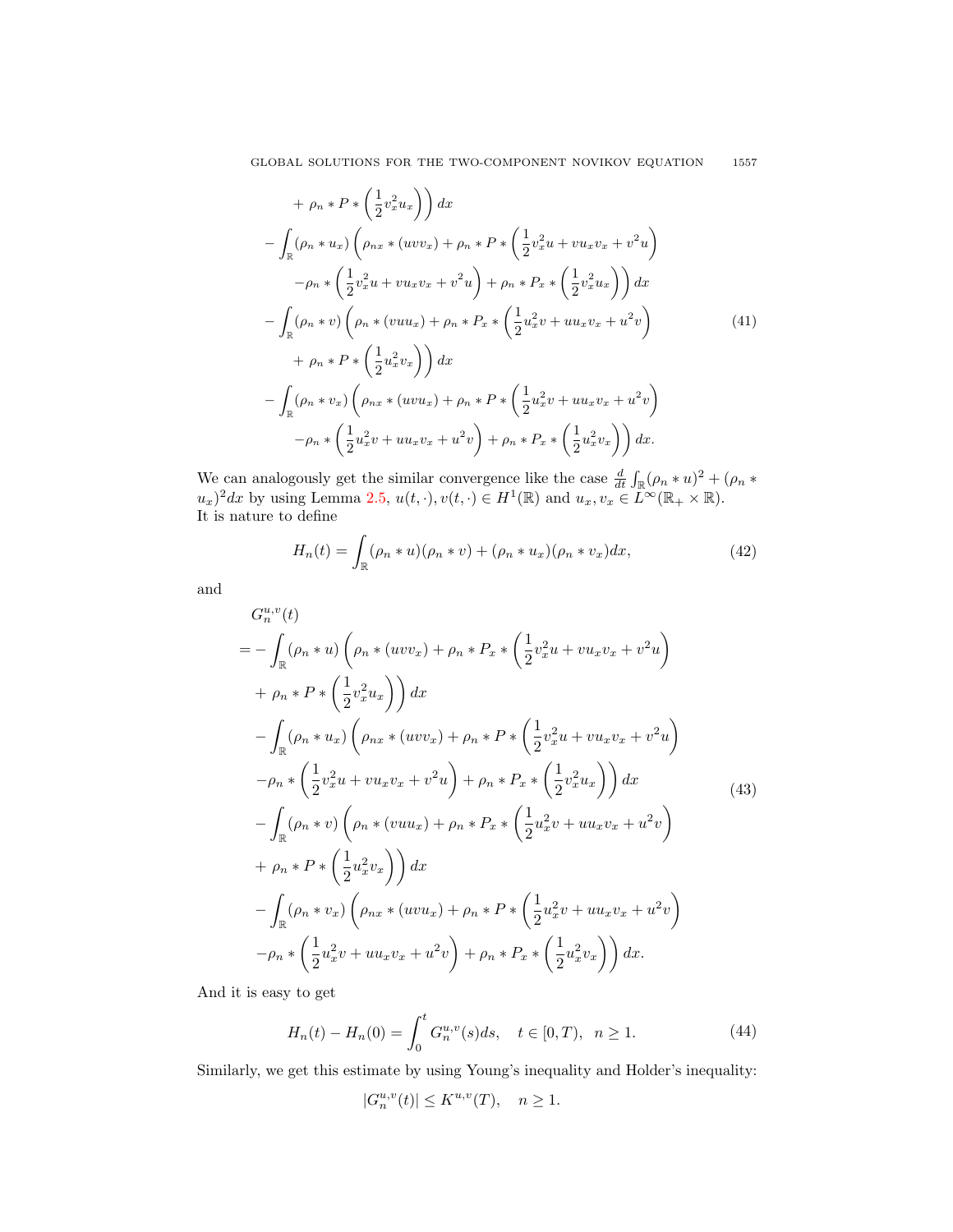An application of Lebesgue's dominated convergence theorem yields that for fixed a.e.  $t \in \mathbb{R}_+,$ 

$$
\lim_{n \to \infty} [H_n(t) - H_n(0)] = 0.
$$

By these convergence above, for fixed  $t \in \mathbb{R}_+$ , we can get

$$
H(u, v) = \lim_{n \to \infty} H_n(t) = \lim_{n \to \infty} H_n(0) = H(u_0, v_0),
$$

which indicates that  $H(u, v)$  is a conserved density.

Since  $L^1(\mathbb{R}) \subset (L^{\infty}(\mathbb{R}))^* \subset (C_0(\mathbb{R}))^* = \mathcal{M}(\mathbb{R})$ . It is not too hard to show that for a.e.  $t \in [0, T)$ ,

$$
||m(t, \cdot)|| \leq 3e^{||u_0||_1 ||v_0||_1 t} ||m_0||_{\mathcal{M}(\mathbb{R})}.
$$

For any fixed  $T$ ,  $\forall t \in [0, T)$ , we have proved

$$
(u(t,\cdot)-u_{xx}(t,\cdot))\in \mathcal{M}(\mathbb{R}).
$$

Therefore, in view of [\(24\)](#page-7-1) and [\(25\)](#page-7-2), we obtain that for all  $t \in [0, T)$ , as  $n \to \infty$ ,

$$
u^{n_k}(t,\cdot)-u^{n_k}_{xx}(t,\cdot)\to u(t,\cdot)-u_{xx}(t,\cdot)\quad\text{in}\quad D'(\mathbb{R}).
$$

Since  $u^{n_k}(t, \cdot) - u^{n_k}_{xx}(t, \cdot) \ge 0$  for all  $(t, x) \in \mathbb{R}_+ \times \mathbb{R}$ , we deduce that for a.e.  $t \in [0, T)$ 

$$
u(t,\cdot)-u_{xx}(t,\cdot)\in\mathcal{M}^+(\mathbb{R}).
$$

Similarly, we arrive at the conclusion:

$$
v(t,\cdot)-v_{xx}(t,\cdot)\in\mathcal{M}^+(\mathbb{R}).
$$

Finally, we show the uniqueness of the weak solutions of equation [\(6\)](#page-2-1). Let  $(u, v)$ and  $(\bar{u}, \bar{v})$  be two weak solutions of equation [\(6\)](#page-2-1) in the class

$$
(f,g)\in W^{1,\infty}(\mathbb{R}_+\times\mathbb{R})\cap L^\infty(\mathbb{R}_+;H^1(\mathbb{R}))\times W^{1,\infty}(\mathbb{R}_+\times\mathbb{R})\cap L^\infty(\mathbb{R}_+;H^1(\mathbb{R}))
$$

Note that

$$
||u(t,\cdot)-u_{xx}(t,\cdot)||_{\mathcal{M}(\mathbb{R})}\leq 3e^{||u_0||_1||v_0||_1t}||m_0||_{\mathcal{M}(\mathbb{R})},
$$
  

$$
||v(t,\cdot)-v_{xx}(t,\cdot)||_{\mathcal{M}(\mathbb{R})}\leq 3e^{||u_0||_1||v_0||_1t}||n_0||_{\mathcal{M}(\mathbb{R})}
$$
 for a.e.  $t \in [0,T)$ .

Define

$$
M(T) = \sup_{t \in [0,T)} \{ ||u(t, \cdot) - u_{xx}(t, \cdot)||_{\mathcal{M}(\mathbb{R})} + ||v(t, \cdot) - v_{xx}(t, \cdot)||_{\mathcal{M}(\mathbb{R})} \}
$$

$$
+\|\bar{u}(t,\cdot)-\bar{u}_{xx}(t,\cdot)\|_{\mathcal{M}(\mathbb{R})}+\|\bar{v}(t,\cdot)-\bar{v}_{xx}(t,\cdot)\|_{\mathcal{M}(\mathbb{R})}\}.
$$

Then for fixed T, we obtain  $M(T) < \infty$ . For all  $(t, x) \in [0, T) \times \mathbb{R}$ , in view of [\(11\)](#page-5-1), we find that  $||u(t, \cdot)||_{L_1} < ||P||_{L_1}M(T) = M(T),$ 

$$
||u_{\infty}(t,\cdot)||_{L^{1}} \leq ||P_{x}||_{L^{1}}M(T) = M(T),
$$
\n
$$
||u_{x}(t,\cdot)||_{L^{1}} \leq ||P_{x}||_{L^{1}}M(T) = M(T),
$$
\n(45)

 $||v(t, \cdot)||_{L^1}, ||v_x(t, \cdot)||_{L^1}, ||\bar{u}(t, \cdot)||_{L^1}, ||\bar{u}_x(t, \cdot)||_{L^1}, ||\bar{v}(t, \cdot)||_{L^1}$  and  $||\bar{v}_x(t, \cdot)||_{L^1} \leq M(T)$ .

On the other hand, from  $(29)$  and  $(30)$ , we have

<span id="page-13-0"></span>
$$
||u(t, \cdot)||_{L^{\infty}} \le ||m_0||_{\mathcal{M}(\mathbb{R})} \le N, \qquad ||u_x(t, \cdot)||_{L^{\infty}} \le ||m_0||_{\mathcal{M}(\mathbb{R})} \le N, ||v(t, \cdot)||_{L^{\infty}} \le ||n_0||_{\mathcal{M}(\mathbb{R})} \le N, \qquad ||v_x(t, \cdot)||_{L^{\infty}} \le ||n_0||_{\mathcal{M}(\mathbb{R})} \le N, ||\bar{u}(t, \cdot)||_{L^{\infty}}, ||\bar{u}_x(t, \cdot)||_{L^{\infty}}, ||\bar{v}(t, \cdot)||_{L^{\infty}} \text{ and } ||\bar{v}_x(t, \cdot)||_{L^{\infty}} \le N.
$$
\n(46)

Let us define

$$
\hat{u}(t,x)=u(t,x)-\bar{u}(t,x) \quad \text{and} \quad \hat{v}(t,x)=v(t,x)-\bar{v}(t,x), \quad (t,x)\in [0,T)\times \mathbb{R}.
$$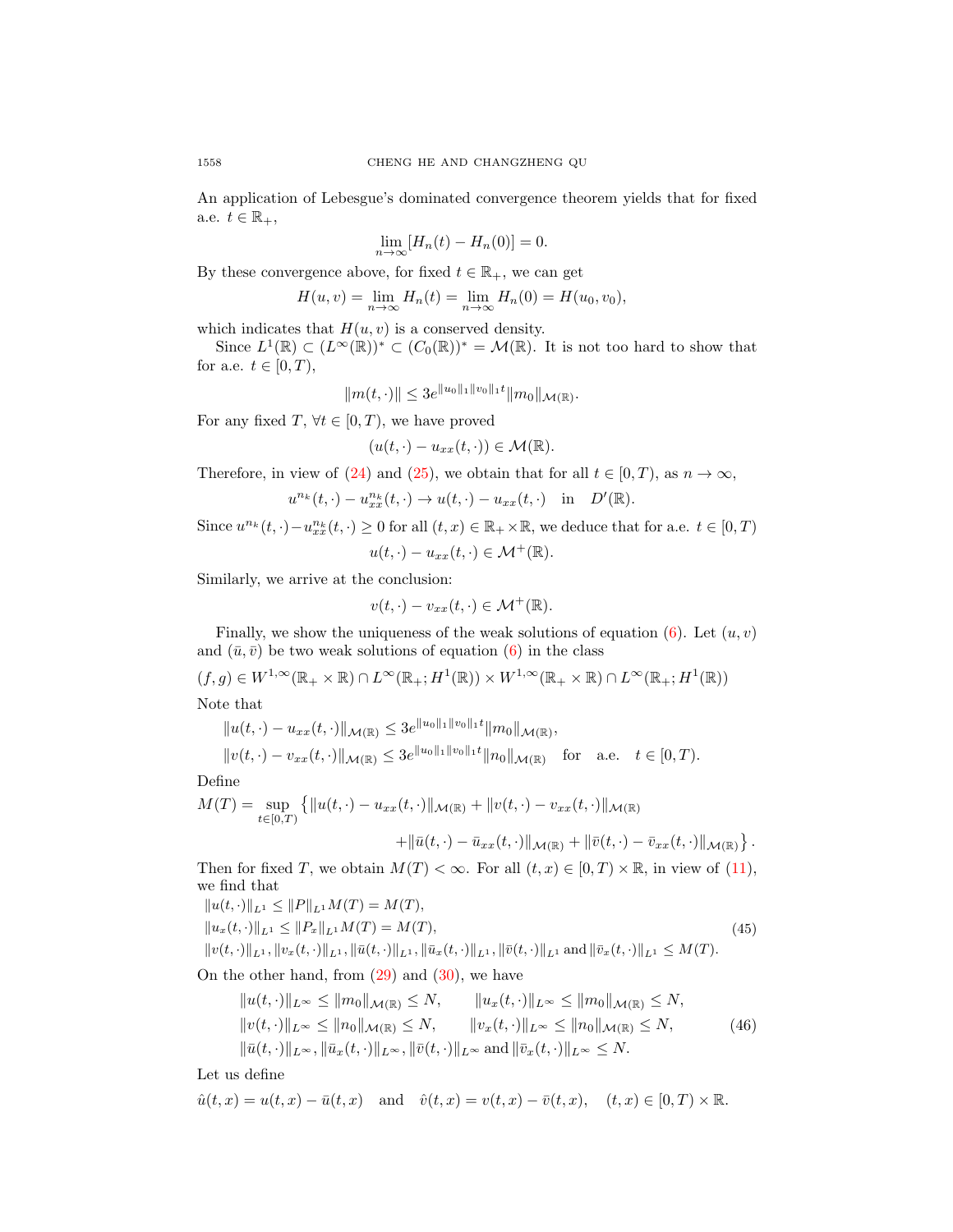Convoluting equation [\(6\)](#page-2-1) for  $(u, v)$  and  $(\bar{u}, \bar{v})$  with  $\rho_n$ , we have that for a.e.  $t \in [0, T)$ and all  $n \geq 1$ ,

$$
\frac{d}{dt} \int_{\mathbb{R}} |\rho_n * \hat{u}| dx = \int_{\mathbb{R}} \rho_n * \hat{u}_t \text{sgn}(\rho_n * \hat{u}) dx
$$
  
\n
$$
= -\int_{\mathbb{R}} \rho_n * (\hat{u}v u_x + \bar{u}u_x \hat{v} + \bar{u}\bar{v}\hat{u}_x) \text{sgn}(\rho_n * \hat{u}) dx
$$
  
\n
$$
- \int_{\mathbb{R}} \rho_n * P_x * (\frac{1}{2}\hat{u}(u_x + \bar{u}_x)v + \frac{1}{2}\bar{u}_x^2 \hat{v} + \hat{u}u_x v_x + \bar{u}v_x \hat{u}_x
$$
  
\n
$$
+ \bar{u}\bar{u}_x \hat{v}_x + \hat{u}(u + \bar{u})v + u^2 \hat{v}) \text{sgn}(\rho_n * \hat{u}) dx
$$
  
\n
$$
- \int_{\mathbb{R}} \rho_n * \frac{1}{2} P * (\hat{u}_x(u_x + \bar{u}_x)v_x + \bar{u}_x^2 \hat{v}_x) \text{sgn}(\rho_n * \hat{u}) dx.
$$
\n(47)

Using [\(46\)](#page-13-0) and Young's inequality, we infer that for a.e.  $t\in[0,T)$  and all  $n\geq 1$ 

<span id="page-14-0"></span>
$$
\frac{d}{dt} \int_{\mathbb{R}} |\rho_n * \hat{u}| dx
$$
\n
$$
\leq C \left( \int_{\mathbb{R}} |\rho_n * \hat{u}| dx + \int_{\mathbb{R}} |\rho_n * \hat{u}_x| dx + \int_{\mathbb{R}} |\rho_n * \hat{v}| dx + \int_{\mathbb{R}} |\rho_n * \hat{v}_x| dx \right).
$$
\n(48)

where C is a constant depending on N. Similarly, convoluting equation  $(6)$  for  $(u, v)$ and  $(\bar{u}, \bar{v})$  with  $\rho_{n,x}$ , it follows that

$$
\frac{d}{dt} \int_{\mathbb{R}} |\rho_n * \hat{u}_x| dx = \int_{\mathbb{R}} \rho_n * \hat{u}_{xt} \operatorname{sgn}(\rho_{nx} * \hat{u}) dx
$$
  
\n
$$
= - \int_{\mathbb{R}} \rho_n * (\hat{u}vu_x + \bar{u}u_x \hat{v} + \bar{u}\bar{v}\hat{u}_x)_x \operatorname{sgn}(\rho_{nx} * \hat{u}) dx
$$
  
\n
$$
- \int_{\mathbb{R}} \rho_n * P_{xx} * (\frac{1}{2}\hat{u}(u_x + \bar{u}_x)v + \frac{1}{2}\bar{u}_x^2 \hat{v} + \hat{u}u_x v_x + \bar{u}v_x \hat{u}_x)
$$
  
\n
$$
+ \bar{u}\bar{u}_x \hat{v}_x + \hat{u}(u + \bar{u})v + u^2 \hat{v}) \operatorname{sgn}(\rho_{nx} * \hat{u}) dx
$$
  
\n
$$
- \int_{\mathbb{R}} \rho_n * \frac{1}{2} P_x * (\hat{u}_x(u_x + \bar{u}_x)v_x + \bar{u}_x^2 \hat{v}_x) \operatorname{sgn}(\rho_{nx} * \hat{u}) dx
$$
  
\n
$$
= I_1 + I_2 + I_3.
$$

For the term  $I_1$ , we have

$$
I_{1}
$$
\n
$$
= -\int_{\mathbb{R}} \rho_{n} * (\hat{u}_{x} v u_{x} + \hat{u} u_{x} v_{x} + \hat{u} v u_{xx} + \bar{u}_{x} u_{x} \hat{v} + \bar{u} u_{x} \hat{v} + \bar{u} u_{x} \hat{v}_{x} \n+ \bar{u}_{x} \bar{v} \hat{u}_{x} + \bar{u} \bar{v}_{x} \hat{u}_{x} + \bar{u} \bar{v} \hat{u}_{xx}) \text{sgn}(\rho_{nx} * \hat{u}) dx \n\leq C \left( \int_{\mathbb{R}} |\rho_{n} * \hat{u}| dx + \int_{\mathbb{R}} |\rho_{n} * \hat{u}_{x}| dx + \int_{\mathbb{R}} |\rho_{n} * \hat{v}| dx + \int_{\mathbb{R}} |\rho_{n} * \hat{v}_{x}| dx \right) \n- \int_{\mathbb{R}} \rho_{n} * (\hat{u} v u_{xx} + \bar{u} u_{xx} \hat{v} + \bar{u} \bar{v} \hat{u}_{xx}) \text{sgn}(\rho_{nx} * \hat{u}) dx \n\leq C \left( \int_{\mathbb{R}} |\rho_{n} * \hat{u}| dx + \int_{\mathbb{R}} |\rho_{n} * \hat{u}_{x}| dx + \int_{\mathbb{R}} |\rho_{n} * \hat{v}| dx + \int_{\mathbb{R}} |\rho_{n} * \hat{v}_{x}| dx \right) \n- \int_{\mathbb{R}} (\rho_{n} * \hat{u} v)(\rho_{n} * u_{xx}) \text{sgn}(\rho_{nx} * \hat{u}) dx - \int_{\mathbb{R}} (\rho_{n} * \bar{u} \hat{v})(\rho_{n} * u_{xx}) \text{sgn}(\rho_{nx} * \hat{u}) dx \n- \int_{\mathbb{R}} (\rho_{n} * \bar{u} \bar{v})(\rho_{n} * \hat{u}_{xx}) \text{sgn}(\rho_{n} * \hat{u}) dx + R_{n}(t)
$$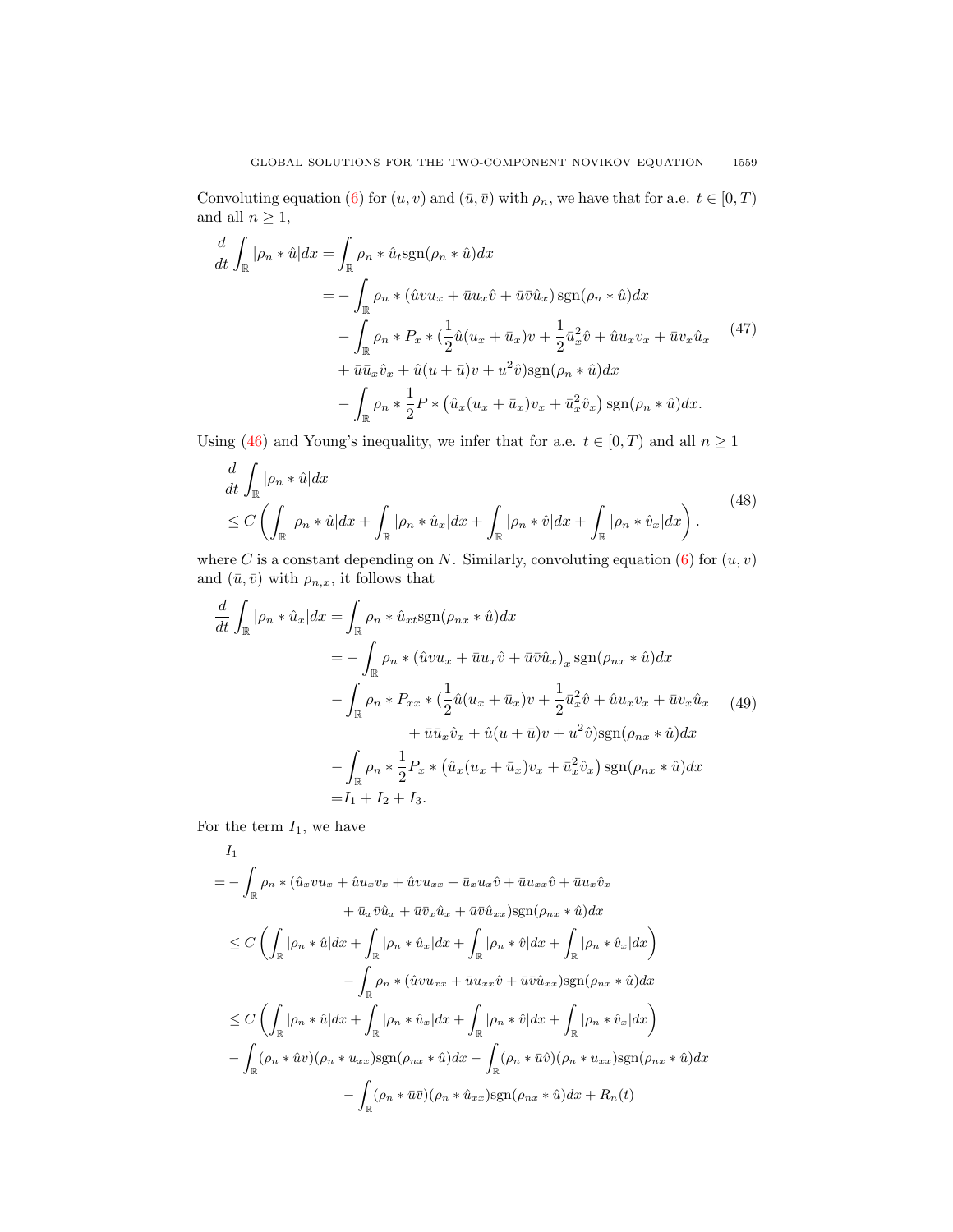1560 CHENG HE AND CHANGZHENG QU

$$
\leq C \left( \int_{\mathbb{R}} |\rho_n * \hat{u}| dx + \int_{\mathbb{R}} |\rho_n * \hat{u}_x| dx + \int_{\mathbb{R}} |\rho_n * \hat{v}| dx + \int_{\mathbb{R}} |\rho_n * \hat{v}_x| dx \right)
$$
  
+ 
$$
\int_{\mathbb{R}} (\rho_n * (\hat{u}v)_x)(\rho_n * u_x) \text{sgn}(\rho_{nx} * \hat{u}) dx + \int_{\mathbb{R}} (\rho_n * (\bar{u}\hat{v})_x)(\rho_n * u_x) \text{sgn}(\rho_{nx} * \hat{u}) dx
$$
  
+ 
$$
\int_{\mathbb{R}} (\rho_n * (\bar{u}\bar{v})_x)(\rho_n * \hat{u}_x) \text{sgn}(\rho_{nx} * \hat{u}) dx + R_n(t)
$$
  

$$
\leq C \left( \int_{\mathbb{R}} |\rho_n * \hat{u}| dx + \int_{\mathbb{R}} |\rho_n * \hat{u}_x| dx + \int_{\mathbb{R}} |\rho_n * \hat{v}| dx + \int_{\mathbb{R}} |\rho_n * \hat{v}_x| dx \right) + R_n(t),
$$
  
where C is a constant denonning on  $M(T)$ , N, the end ||u, and R. (t) satisfies

where C is a constant depending on  $M(T)$ , N,  $||u_0||_1$  and  $||v_0||_1$  and  $R_n(t)$  satisfies

$$
\begin{cases} R_n(t) \longrightarrow 0, & n \to \infty, \\ |R_n(t)| \le \kappa(T), & n \ge 1, \ t \in [0, T). \end{cases}
$$
 (51)

For the second term  $I_2$ , we find

$$
I_{2} = -\int_{\mathbb{R}} \rho_{n} * P_{xx} * \left( \frac{1}{2} \hat{u}(u_{x} + \bar{u}_{x})v + \frac{1}{2} \bar{u}_{x}^{2} \hat{v} + \hat{u} u_{x} v_{x} + \bar{u} v_{x} \hat{u}_{x} + \bar{u} \bar{u}_{x} \hat{v}_{x} + \bar{u} \bar{u}_{x} \hat{v}_{x} + \hat{u} (u + \bar{u}) v + u^{2} \hat{v} \right) \text{sgn}(\rho_{nx} * \hat{u}) dx
$$
\n
$$
\leq 2 \int_{\mathbb{R}} \rho_{n} * \left| \frac{1}{2} \hat{u}(u_{x} + \bar{u}_{x})v + \frac{1}{2} \bar{u}_{x}^{2} \hat{v} + \hat{u} u_{x} v_{x} + \bar{u} v_{x} \hat{u}_{x} + \bar{u} \bar{u}_{x} \hat{v}_{x} + \hat{u} (u + \bar{u}) v + u^{2} \hat{v} \right| dx
$$
\n
$$
\leq C \left( \int_{\mathbb{R}} |\rho_{n} * \hat{u}| dx + \int_{\mathbb{R}} |\rho_{n} * \hat{u}_{x}| dx + \int_{\mathbb{R}} |\rho_{n} * \hat{v}| dx + \int_{\mathbb{R}} |\rho_{n} * \hat{v}_{x}| dx \right).
$$
\n(52)

For the final term  $I_3$ , we have

$$
I_3 = -\int_{\mathbb{R}} \rho_n * \frac{1}{2} P_x * (\hat{u}_x(u_x + \bar{u}_x)v_x + \bar{u}_x^2 \hat{v}_x) \operatorname{sgn}(\rho_{nx} * \hat{u}) dx
$$
  
\n
$$
\leq C \left( \int_{\mathbb{R}} |\rho_n * \hat{u}| dx + \int_{\mathbb{R}} |\rho_n * \hat{u}_x| dx + \int_{\mathbb{R}} |\rho_n * \hat{v}| dx + \int_{\mathbb{R}} |\rho_n * \hat{v}_x| dx \right).
$$
\n(53)

Adding these three terms, we obtain

<span id="page-15-0"></span>
$$
\frac{d}{dt} \int_{\mathbb{R}} |\rho_n * \hat{u}_x| dx
$$
\n
$$
\leq C \left( \int_{\mathbb{R}} |\rho_n * \hat{u}| dx + \int_{\mathbb{R}} |\rho_n * \hat{u}_x| dx + \int_{\mathbb{R}} |\rho_n * \hat{v}| dx + \int_{\mathbb{R}} |\rho_n * \hat{v}_x| dx \right) + R_n(t).
$$
\n(54)

\nFor these terms  $\frac{d}{dt} \int_{\mathbb{R}} |\rho_n * \hat{v}| dx$  and  $\frac{d}{dt} \int_{\mathbb{R}} |\rho_n * \hat{v}_x| dx$ , we have similar results:

<span id="page-15-1"></span>
$$
\frac{d}{dt} \int_{\mathbb{R}} |\rho_n * \hat{v}| dx
$$
\n
$$
\leq C \left( \int_{\mathbb{R}} |\rho_n * \hat{u}| dx + \int_{\mathbb{R}} |\rho_n * \hat{u}_x| dx + \int_{\mathbb{R}} |\rho_n * \hat{v}| dx \right) + \int_{\mathbb{R}} |\rho_n * \hat{v}_x| dx \right),
$$
\n
$$
\frac{d}{dt} \int_{\mathbb{R}} |\rho_n * \hat{v}_x| dx
$$
\n
$$
\leq C \left( \int_{\mathbb{R}} |\rho_n * \hat{u}| dx + \int_{\mathbb{R}} |\rho_n * \hat{u}_x| dx + \int_{\mathbb{R}} |\rho_n * \hat{v}| dx \right) + \int_{\mathbb{R}} |\rho_n * \hat{v}_x| dx \right) + R_n(t).
$$
\nFrom (48), (54) and (55), we infer that\n
$$
\frac{d}{dt} \left( \int_{\mathbb{R}} |\rho_n * \hat{u}| dx + \int_{\mathbb{R}} |\rho_n * \hat{u}_x| dx + \int_{\mathbb{R}} |\rho_n * \hat{v}| dx + \int_{\mathbb{R}} |\rho_n * \hat{v}_x| dx \right)
$$
\n
$$
\leq C \left( \int_{\mathbb{R}} |\rho_n * \hat{u}| dx + \int_{\mathbb{R}} |\rho_n * \hat{u}_x| dx + \int_{\mathbb{R}} |\rho_n * \hat{v}| dx + \int_{\mathbb{R}} |\rho_n * \hat{v}_x| dx \right) + R_n(t).
$$
\n(56)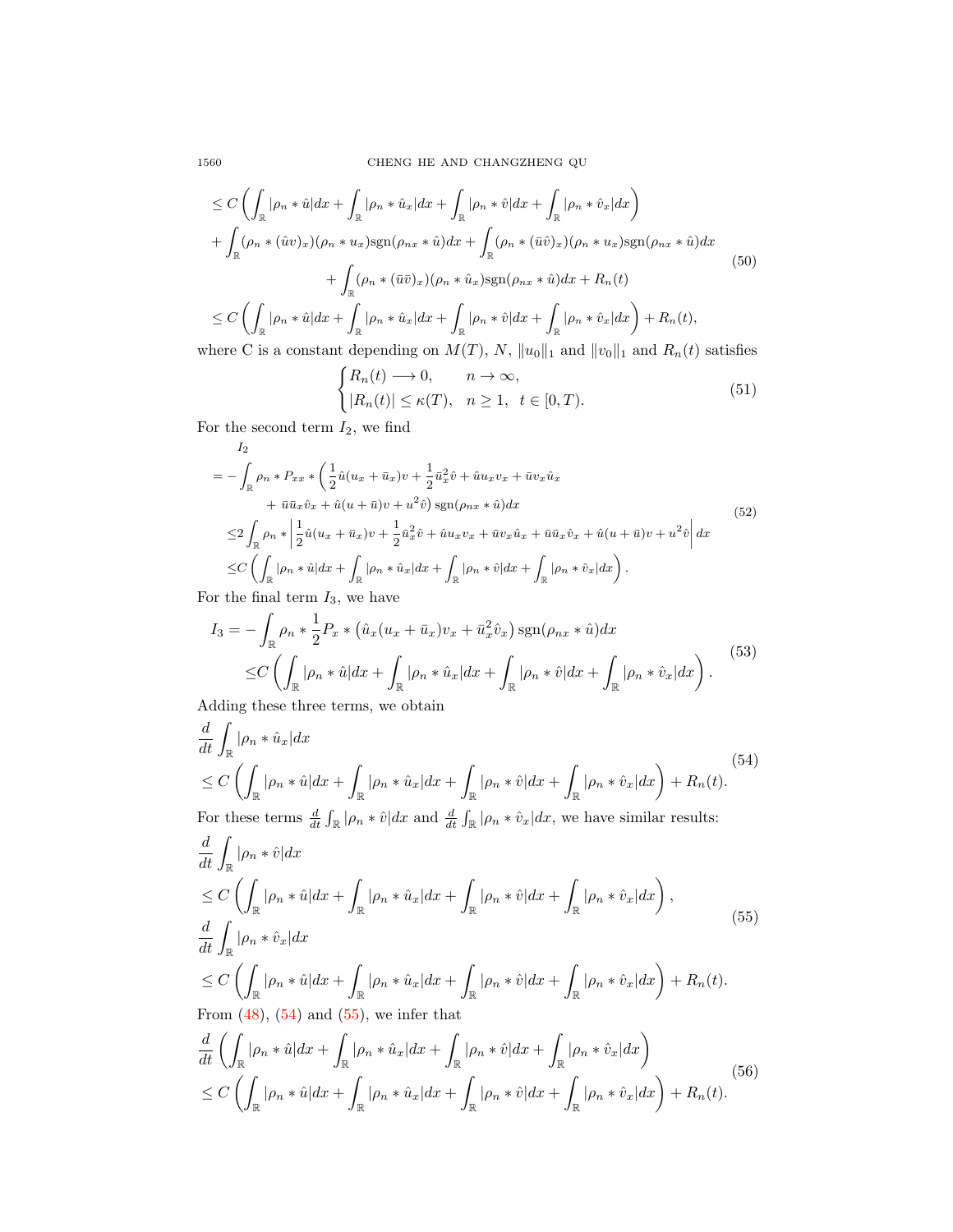If  $\int_{\mathbb{R}} |\rho_n * \hat{u}| dx + \int_{\mathbb{R}} |\rho_n * \hat{u}| dx + \int_{\mathbb{R}} |\rho_n * \hat{v}| dx + \int_{\mathbb{R}} |\rho_n * \hat{v}_x| dx \neq 0$ , then by Gronwall's inequality, we obtain

$$
\left(\int_{\mathbb{R}}|\rho_n*\hat{u}|dx+\int_{\mathbb{R}}|\rho_n*\hat{u}_x|dx+\int_{\mathbb{R}}|\rho_n*\hat{v}|dx+\int_{\mathbb{R}}|\rho_n*\hat{v}_x|dx\right)
$$
\n
$$
\leq e^{\int_0^t C+\tilde{R}_n(\tau)d\tau}\left(|\rho_n*\hat{u}|+|\rho_n*\hat{u}_x|+|\rho_n*\hat{v}|+|\rho_n*\hat{v}_x|\right)(0,x),\tag{57}
$$

where  $\tilde{R}_n(t) = R_n(t) \left( \int_{\mathbb{R}} |\rho_n * \hat{u}| dx + \int_{\mathbb{R}} |\rho_n * \hat{u}_x| dx + \int_{\mathbb{R}} |\rho_n * \hat{v}| dx + \int_{\mathbb{R}} |\rho_n * \hat{v}_x| dx \right)^{-1}$ . From Lebesgue's dominated convergence theorem, it follows that

$$
\left(\int_{\mathbb{R}} |\rho_n * \hat{u}| dx + \int_{\mathbb{R}} |\rho_n * \hat{u}_x| dx + \int_{\mathbb{R}} |\rho_n * \hat{v}| dx + \int_{\mathbb{R}} |\rho_n * \hat{v}_x| dx\right) \le e^{Ct} (|\rho_n * \hat{u}| + |\rho_n * \hat{u}_x| + |\rho_n * \hat{v}| + |\rho_n * \hat{v}_x|) (0, x),
$$
\n(58)

As T is arbitrary,  $\hat{u}_0 = \hat{u}_{0x} = \hat{v}_0 = \hat{v}_{0,x} = 0$ , we obtain  $(u, v) = (\bar{u}, \bar{v})$ . This completes the proof of theorem [3.1.](#page-5-2)  $\Box$ 

## REFERENCES

- <span id="page-16-1"></span>[\[1\]](http://www.ams.org/mathscinet-getitem?mr=MR1234453&return=pdf) R. Camassa and D. D. Holm, [An integrable shallow water equation with peaked solitons,](http://dx.doi.org/10.1103/PhysRevLett.71.1661) Phys. Rev. Lett., 71 (1993), 1661–1664.
- <span id="page-16-4"></span>[2] R. Camassa, D. D. Holm and J. M. Hyman, [A new integrable shallow water equation,](http://dx.doi.org/10.1016/S0065-2156(08)70254-0) Adv. Appl. Mech., 31 (1994), 1–33.
- <span id="page-16-11"></span>R. M. Chen, F. Guo, Y. Lu and C. Qu, [Analysis on the blow-up of solutions to a class of](http://dx.doi.org/10.1016/j.jfa.2016.01.017) [interable peakon equations,](http://dx.doi.org/10.1016/j.jfa.2016.01.017) J. Funct. Anal., 270 (2016), 2343–2374.
- <span id="page-16-5"></span>[\[4\]](http://www.ams.org/mathscinet-getitem?mr=MR1668586&return=pdf) A. Constantin and J. Escher, [Wave breaking for nonlinear nonlocal shallow water equations,](http://dx.doi.org/10.1007/BF02392586) Acta Math., **181** (1998), 229-243.
- <span id="page-16-6"></span>[\[5\]](http://www.ams.org/mathscinet-getitem?mr=MR1631589&return=pdf) A. Constantin and J. Escher, Global existence and blow-up for a shallow water equation, Ann. Scuola Norm. Sup. Pisa Cl. Sci., 26 (1998), 303–328.
- <span id="page-16-7"></span>[\[6\]](http://www.ams.org/mathscinet-getitem?mr=MR2753609&return=pdf) A. Constantin and J. Escher, [Analyticity of periodic traveling free surface water waves with](http://dx.doi.org/10.4007/annals.2011.173.1.12) [vorticity,](http://dx.doi.org/10.4007/annals.2011.173.1.12) Ann. Math., **173** (2011), 559-568.
- <span id="page-16-18"></span>[\[7\]](http://www.ams.org/mathscinet-getitem?mr=MR1757005&return=pdf) A. Constantin and L. Molinet, [Global weak solutions for a shallow water equation,](http://dx.doi.org/10.1007/s002200050801) Commun. Math. Phys.,  $211$  (2000), 45-61.
- <span id="page-16-8"></span>[\[8\]](http://www.ams.org/mathscinet-getitem?mr=MR1737505&return=pdf) A. Constantin and W. Strauss, [Stability of peakons,](http://dx.doi.org/10.1002/(SICI)1097-0312(200005)53:5<603::AID-CPA3>3.0.CO;2-L) Comm. Pure Appl. Math., 53 (2000), 603–610.
- <span id="page-16-3"></span>[\[9\]](http://www.ams.org/mathscinet-getitem?mr=MR1418871&return=pdf) A. S. Fokas, P. J. Olver and P. Rosenau, [A plethora of integrable bi-Hamiltonian equations,](http://dx.doi.org/10.1007/978-1-4612-2434-1_5) in Algebraic Aspects of Integrable Systems, Progr. Nonlinear Differential Equations Appl., 26, Birkhäuser, Boston, MA, 1997, 93-101.
- <span id="page-16-2"></span>[\[10\]](http://www.ams.org/mathscinet-getitem?mr=MR636470&return=pdf) B. Fuchssteiner and A. S. Fokas, Symplectic structures, their Bäcklund transformations and [hereditary symmetries,](http://dx.doi.org/10.1016/0167-2789(81)90004-X) *Phys. D*, 4 (1981/82), 47-66.
- <span id="page-16-14"></span>[\[11\]](http://www.ams.org/mathscinet-getitem?mr=MR2525813&return=pdf) X. Geng and B. Xue, [An extension of integrable peakon equations with cubic nonlinearity,](http://dx.doi.org/10.1088/0951-7715/22/8/004) Nonlinearity, 22 (2009), 1847–1856.
- <span id="page-16-17"></span>[12] C. He, X. C. Liu and C. Qu, Orbital stability of peakons and the trains of peakons for an integrable two-component Novikov system, work in progress.
- <span id="page-16-15"></span>[\[13\]](http://www.ams.org/mathscinet-getitem?mr=MR3529006&return=pdf) A. Himonas and D. Mantzavinos, [The initial value problem for a Novikov system,](http://dx.doi.org/10.1063/1.4959774) J. Math. Phys. **57** (2016), 21pp.
- <span id="page-16-9"></span>[\[14\]](http://www.ams.org/mathscinet-getitem?mr=MR2430566&return=pdf) A. N. W. Hone and J. P. Wang, [Integrable peakon equations with cubic nonlinearity,](http://dx.doi.org/10.1088/1751-8113/41/37/372002) J. Phys. A, 41 (2008), 10pp.
- <span id="page-16-12"></span>[\[15\]](http://www.ams.org/mathscinet-getitem?mr=MR2834279&return=pdf) Z. Jiang and L. Ni, [Blow-up phenomenon for the integrable Novikov equation,](http://dx.doi.org/10.1016/j.jmaa.2011.06.067) J. Math. Anal. Appl., 385 (2012), 551–558.
- <span id="page-16-10"></span>[\[16\]](http://www.ams.org/mathscinet-getitem?mr=MR3655938&return=pdf) J. Kang, X. Liu, P. J. Olver and C. Qu, [Liouville correspondences between integrable hierar](http://dx.doi.org/10.3842/SIGMA.2017.035)[chies,](http://dx.doi.org/10.3842/SIGMA.2017.035) SIGMA Symmetry Integrability Geom. Methods Appl., 13 (2017), 26pp.
- <span id="page-16-13"></span><span id="page-16-0"></span>[\[17\]](http://www.ams.org/mathscinet-getitem?mr=MR3062535&return=pdf) S. Lai, [Global weak solutions to the Novikov equation,](http://dx.doi.org/10.1016/j.jfa.2013.05.022) J. Funct. Anal., 265 (2013), 520–544. [\[18\]](http://www.ams.org/mathscinet-getitem?mr=MR3948391&return=pdf) H. Li, [Two-component generalizations of the Novikov equation,](http://dx.doi.org/10.1080/14029251.2019.1613048) J. Nonlinear Math. Phys., 26 (2019), 390–403.
- <span id="page-16-16"></span>[\[19\]](http://www.ams.org/mathscinet-getitem?mr=MR3006205&return=pdf) N. Li and Q. P. Liu, [On bi-Hamiltonian structure of two-component Novikov equation,](http://dx.doi.org/10.1016/j.physleta.2012.11.023) Phys. Lett. A, 377 (2013), 257-261.